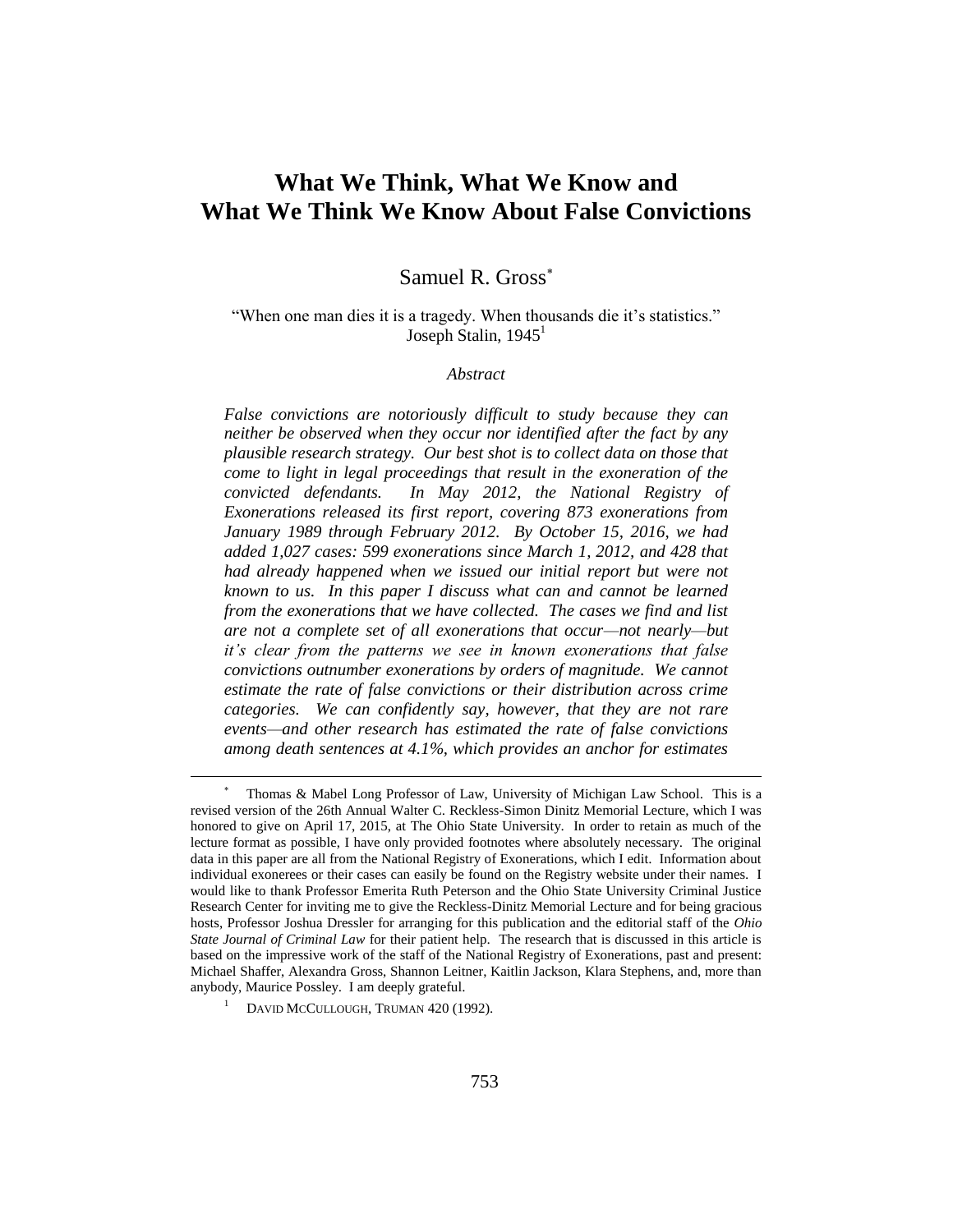*of the rate for other violent crimes. We know that several types of false or misleading evidence contribute to many erroneous convictions (eyewitness misidentifications, false confessions, bad forensic science, perjury and other lies), as does misbehavior by those who process criminal cases: misconduct by police and prosecutors; incompetence and laziness by defense attorneys. Beyond that, we cannot say how false convictions are produced. It's clear, however, from the relative prevalence of these factors that the process differs radically from one type of crime to another. Data from one local jurisdiction (Harris County, Texas) strongly suggest that across the country thousands if not tens of thousands of innocent defendants a year plead guilty to misdemeanors and low-level felonies in order to avoid prolonged pretrial detention. And our data clearly show that innocent African Americans are much more likely to be wrongfully convicted of crimes than innocent whites, in part because of higher criminal participation in the African American community and in part because of discrimination.*

## I. INTRODUCTION

In 1974, Edward Carter, a 19-year-old African American, was convicted of the rape of a pregnant woman in a men's room on the campus of Wayne State University in Detroit. He was sentenced to life in prison. Carter's conviction rested entirely on a cross-racial identification by the white victim. In fact, at the time of the crime, Carter was in custody for theft; he told his defense attorney but she did nothing to prove his ironclad alibi. Nor did she check and find out that his blood type did not match the semen left by the rapist.

About 30 years later, Carter sought DNA testing through a Michigan innocence project. A search revealed that the biological evidence that was collected at the time of the crime had been destroyed, but a police officer who was involved in the search became curious. He found fingerprints from the crime scene that did not match Carter's fingerprints and—acting on his own—sent them to the FBI's Automated Fingerprint Identification System. The prints were matched to a convicted sex offender who was in prison for similar rapes committed at about the time of the Wayne State rape and in the same area.

Based on this new evidence—plus records that showed that he was in custody at the time of the crime, and had the wrong blood type— Carter was exonerated and freed on April 14, 2010, after more than 35 years in prison for a crime he did not commit.

Edward Carter's case may sound familiar. Exonerations have become common—about three a week in the United States in 2015—and most involve rape or murder. But it's unlikely that you ever heard of this one. Many exonerations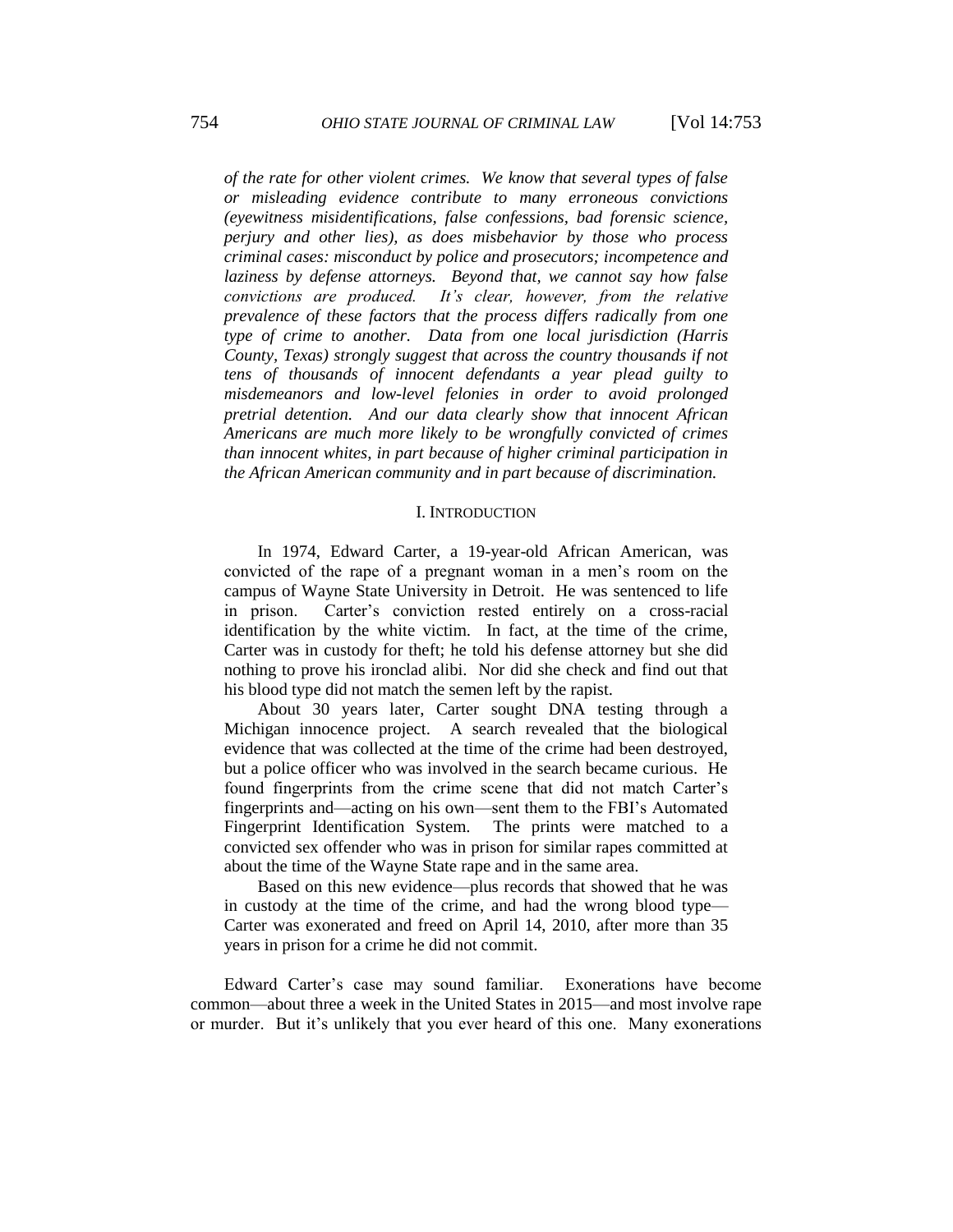are well known locally and some make headlines across the country, but many others are hidden from view. Edward Carter's exoneration received no public attention whatsoever in 2010, and barely any in the years since.

The National Registry of Exonerations collects and disseminates information on all known exonerations in the United States since 1989, a total of 1,900 as of October 2016. Some are for comparatively minor crimes. Wassillie Gregory, for example, was arrested in Bethel, Alaska, in July, 2014, by a police officer who wrote in his report that Gregory was "clearly intoxicated" and that "I kindly tried to assist Gregory into my cruiser for protective custody when he pulled away and clawed at me with his hand." Two days later, without a defense lawyer, Gregory pled guilty to "harassment." He was exonerated 10 months later because a surveillance video showed the officer handcuffing Gregory and then repeatedly slamming him onto the pavement.

Most exonerations in the Registry, however, are for vicious crimes of violence in which innocent victims were killed or brutalized. Many victims who survived were traumatized again, years later, when they learned that the criminal who had attacked them had not been caught and punished after all, and that they themselves may have played a role in destroying the life of an innocent person. In many cases, the real criminals went on to rape or kill other victims, while the innocent defendants remained in prison.

Some of the stories have villains; many do not. Few have happy endings.

In 1985, a white female student was abducted and raped by an African American man at Texas Tech University in Lubbock, Texas. Two weeks later the victim was shown six photographs of young African American men. Five were black and white side views; one was a color frontal shot of Timothy Cole, a 26-year-old veteran who was studying at Texas Tech and who became a suspect because he talked to a detective near the scene of the abduction. The victim picked Cole's picture, identified him at a live lineup the next day, and testified against him at trial. Cole's brother and several friends also testified and swore that Cole was studying at home at the time of the crime. Cole was convicted in 1986 and sentenced to 25 years in prison. His appeal was denied.

In 1995, Jerry Wayne Johnson, a Texas prisoner serving a 99-year sentence for two rapes, wrote to Lubbock County police and prosecutors that he had committed the rape for which Cole had been convicted. His letters were ignored. In 1999 Cole, who was severely asthmatic, died in prison. In 2000, Johnson wrote another letter confessing to Cole's crime, this one to a supervising judge. It was summarily rejected. Eight years later, DNA tests obtained by the Innocence Project of Texas proved that Johnson committed the 1985 rape in Lubbock and that Cole had been innocent. Cole was exonerated in an extraordinary posthumous court hearing in 2009, and pardoned by the governor of Texas in 2010.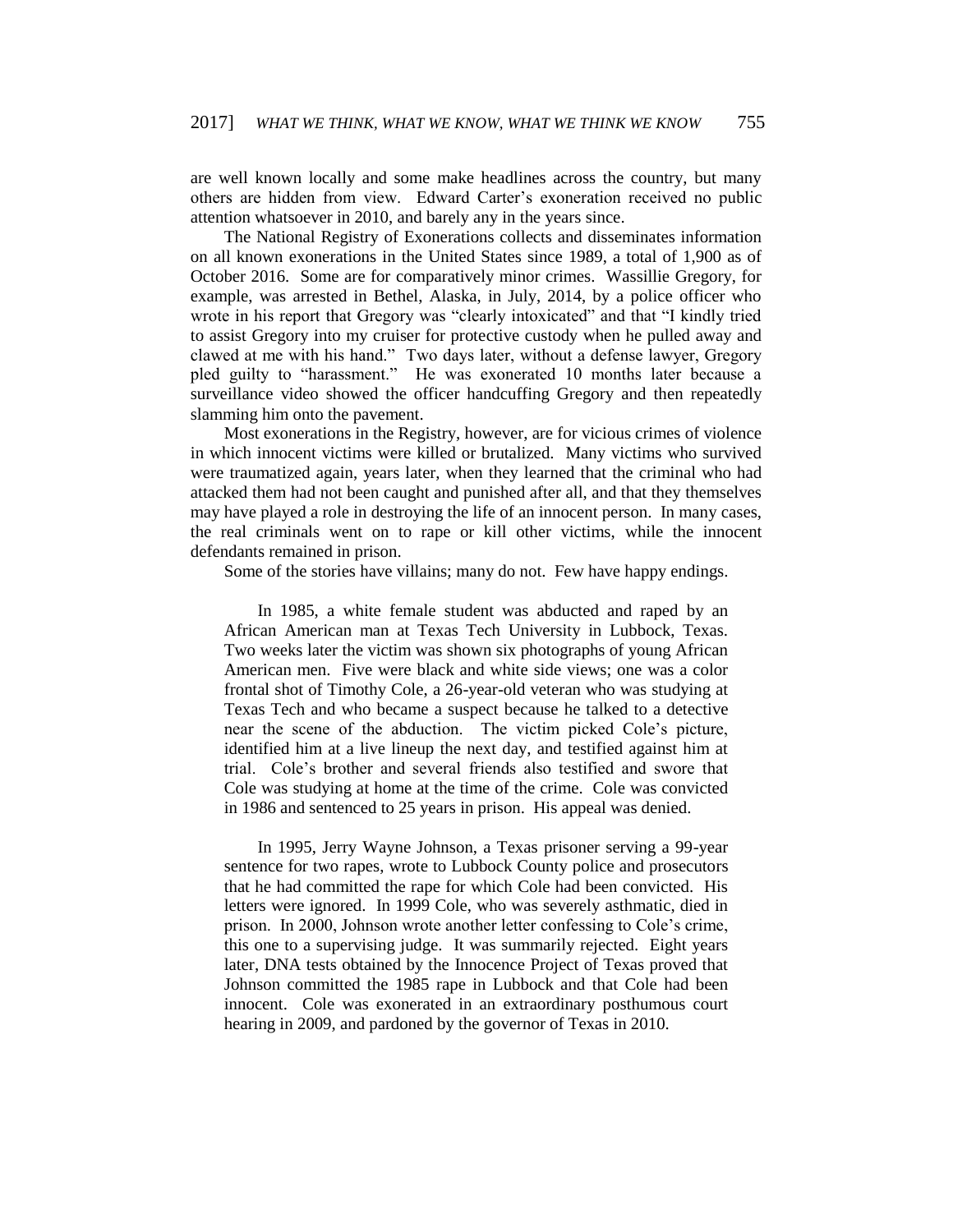At least fifteen innocent defendants have been exonerated after death since 1989, even though it is highly unusual to reconsider the guilt of defendants who are dead. Many others left prison alive with disabling injuries or diseases. Some died within a year or two of release. Others returned to prison for new crimes that they did commit. Almost all irretrievably lost large portions of their lives—their youth, the childhood of their children, the last years of their parents' lives, their careers, their marriages.

The worst part is that these are the fortunate few. We know of thousands of exonerations in the United States in the past 27 years but there is no doubt that hundreds of thousands of innocent defendants were convicted in that period, and almost all will never be known.

This article focuses on numbers and patterns of false convictions and exonerations, on statistics. But each case in this long list is a story—and with few exceptions every story is a heartbreaking tragedy.

## II. KNOWN EXONERATIONS

## A. *Who was Exonerated, When and for What*

Of the 1,900 individuals exonerated from January 1989 through October 2016:

- 91% were men and 9% were women. $2$
- 47% were black, 39% were white, 12% were Hispanic and 2% were Native American, Asian or Other.
- 17% pled guilty, 76% were convicted at trial by juries and 7% were convicted by judges.
- 23% were cleared at least in part with the help of DNA evidence and 77% were cleared without DNA evidence.
- 80% were imprisoned for more than one year before they were released, 57% for at least 5 years, and 38% for 10 to 39 years.
- As a group, the exonerated defendants spent more than 16,710 years in prison for crimes for which they should not have been convicted—an average of 9 years each.<sup>3</sup>

<sup>2</sup> Because of this lopsided distribution, I generally refer to exonerated defendants using male pronouns.

<sup>3</sup> This is a conservative estimate of the direct consequences of these wrongful convictions. We do not count time spent in custody before conviction. Nor do we include time spent on probation or parole, or time on bail or other forms of supervised release pending trial, retrial, or dismissal, even though all of these conditions involve restrictions on liberty—some mild, some onerous.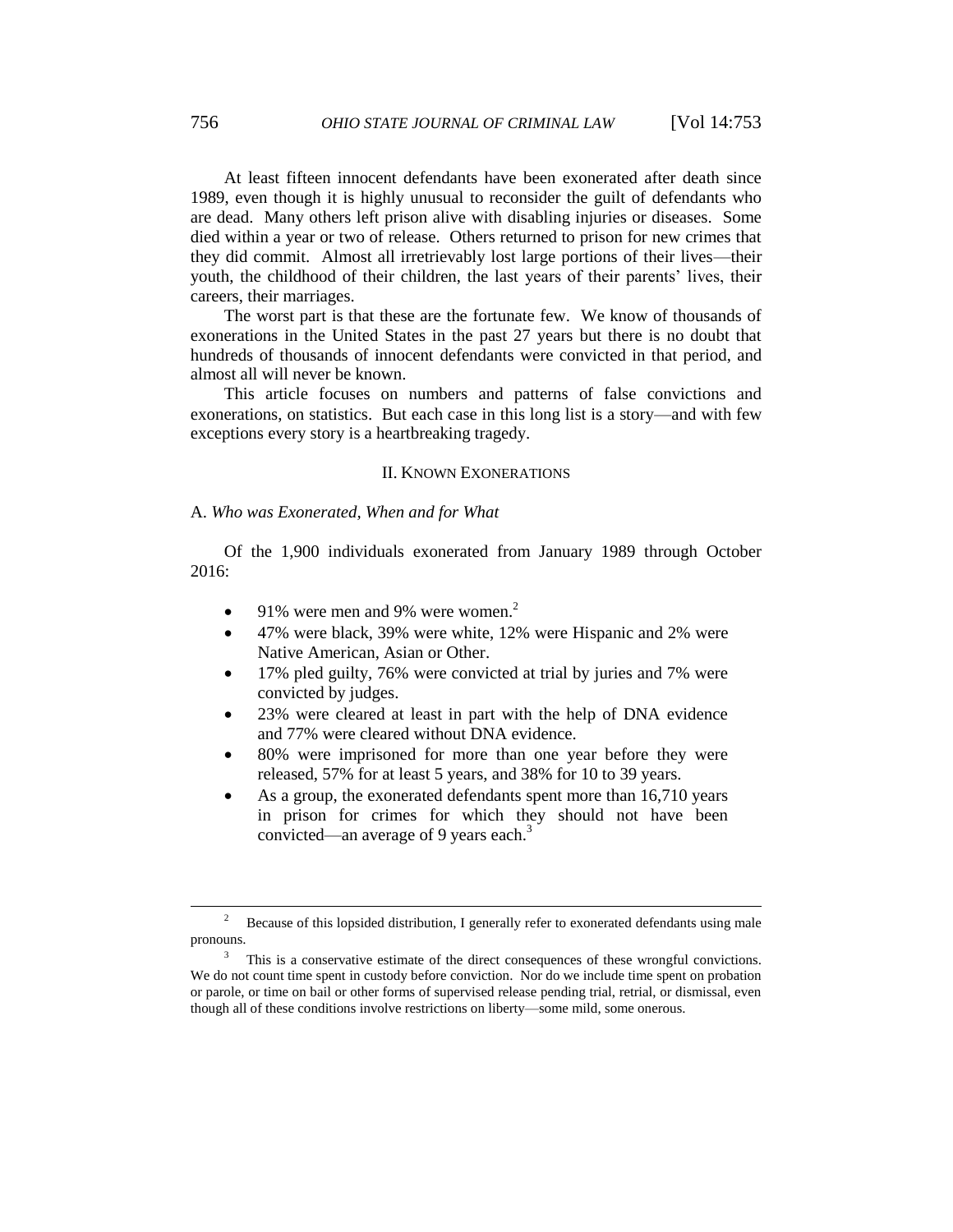More than 80% had been convicted of crimes of violence, including 42% who were convicted of homicide, 26% who were convicted of sexual assaults, and 5% of robbery. Of the minority who were convicted of non-violent crimes, most (12% of the total) were convicted of drug crimes. See Table 1:

| <b>Homicide</b>                           | 42%  | (801)   |
|-------------------------------------------|------|---------|
| <b>Murder</b>                             | 40%  | (762)   |
| <b>Death sentences</b>                    | 6%   | (115)   |
| Other murder convictions                  | 34%  | (647)   |
| <b>Manslaughter</b>                       | 2%   | (39)    |
| <b>Sexual Assaults</b>                    | 26%  | (501)   |
| Sexual assault on an adult                | 15%  | (290)   |
| Child sex abuse                           | 11%  | (211)   |
| <b>Other Crimes of Violence</b>           | 14%  | (261)   |
| <b>Robbery</b>                            | 5%   | (100)   |
| <b>Attempted murder</b>                   | 2%   | (35)    |
| <b>Assault</b>                            | 4%   | (69)    |
| Arson                                     | 1%   | (20)    |
| Kidnapping                                | 0.7% | (13)    |
| <b>Child &amp; Dependent Adult Abuse</b>  | 0.4% | (7)     |
| <b>Other Violent Felonies</b>             | 1%   | (17)    |
| <b>Non-Violent Crimes</b>                 | 18%  | (337)   |
| <b>Drug crimes</b>                        | 12%  | (221)   |
| <b>Tax/Fraud/Bribery &amp; Corruption</b> | 2%   | (32)    |
| <b>Gun Possession</b>                     | 0.8% | (15)    |
| <b>Theft/Stolen Property</b>              | 0.6% | (12)    |
| <b>Solicitation/Conspiracy</b>            | 0.6% | (12)    |
| <b>Sex Offender Registration</b>          | 0.5% | (9)     |
| <b>Burglary/Unlawful Entry</b>            | 0.5% | (9)     |
| Immigration                               | 0.2% | (4)     |
| <b>Miscellaneous</b>                      | 1.2% | (19)    |
| <b>TOTAL</b>                              | 100% | (1,900) |

| Table 1. Exonerations by Crime, 1989–2016 |  |  |  |  |
|-------------------------------------------|--|--|--|--|
|-------------------------------------------|--|--|--|--|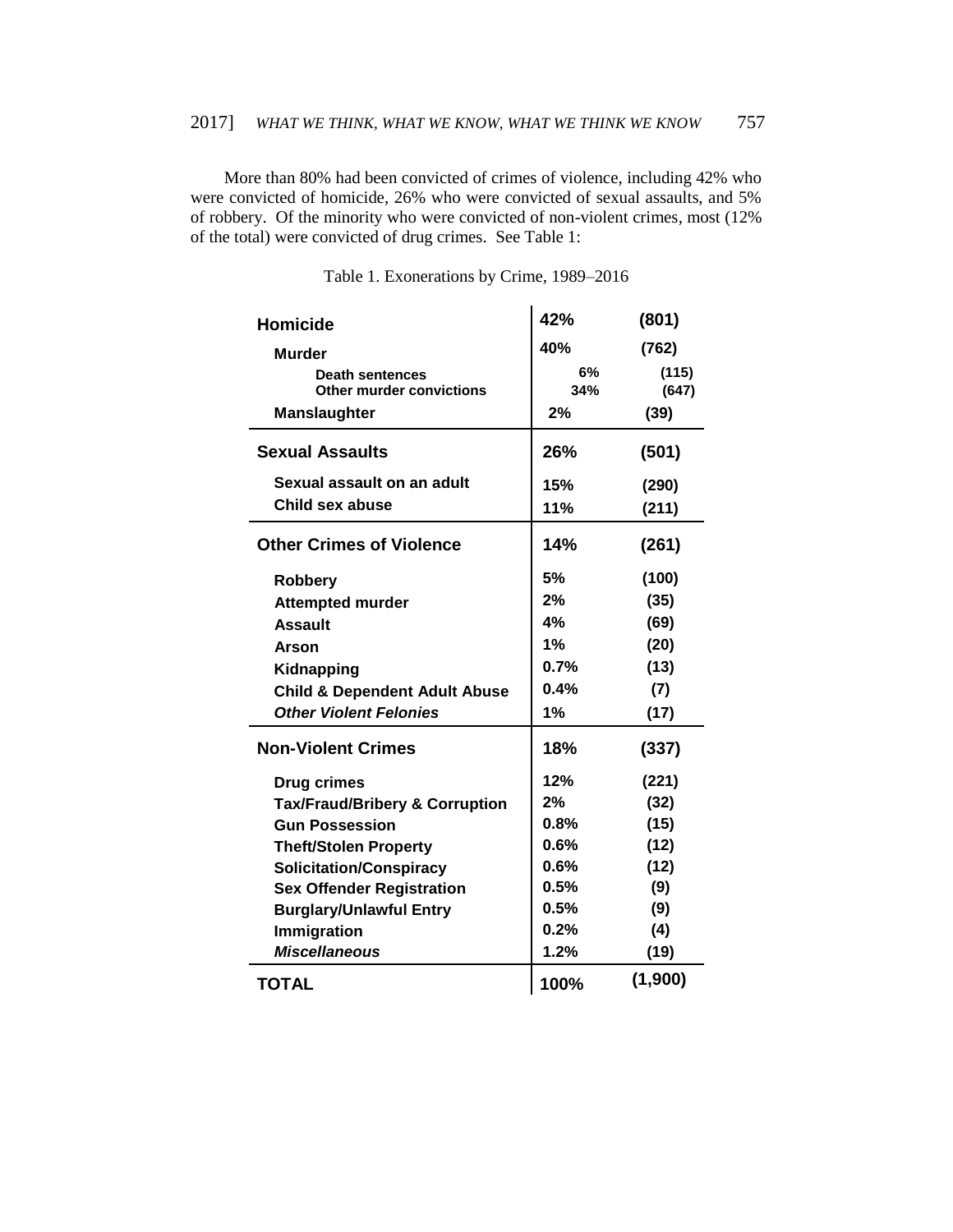The pattern of exonerations by crime bears little resemblance to the distribution of all criminal convictions in the United States. Fewer than 20% of felony convictions—but 82% of exonerations—are for violent crimes; fewer than 1% are homicides, which account for 42% of exonerations. Only 4% of exonerations—but at least 80% of all criminal convictions—are misdemeanors. Clearly, exonerations are heavily concentrated among the most serious convictions, as I discuss in more detail in the next section.

There is a strong temporal pattern among known exonerations, a rapid increase in the annual rate over the past quarter century, from fewer than 30 in 1989 to more than 150 in 2015. See Figure 1:



Figure 1. Number of Exonerations by Year and Type of Crime 1989–2015

B. *Exonerations That We Miss*

# 1. Why Many Exonerations Remain Hidden

You might think we'd know all about exonerations. Releasing a convict from prison because he's innocent is not supposed to happen. It's a "man bites dog" story—so it's big news, right? Well, sometimes yes and sometimes no.

 On November 23, 1979, two black men, one armed with a pistol, abducted a white couple from a parking lot in Dallas, robbed them, took the woman to a park and raped her. A week later, two young African American men, Cornelius Dupree, Jr., 21, and Anthony Massingill, 19, were arrested because they resembled suspects in a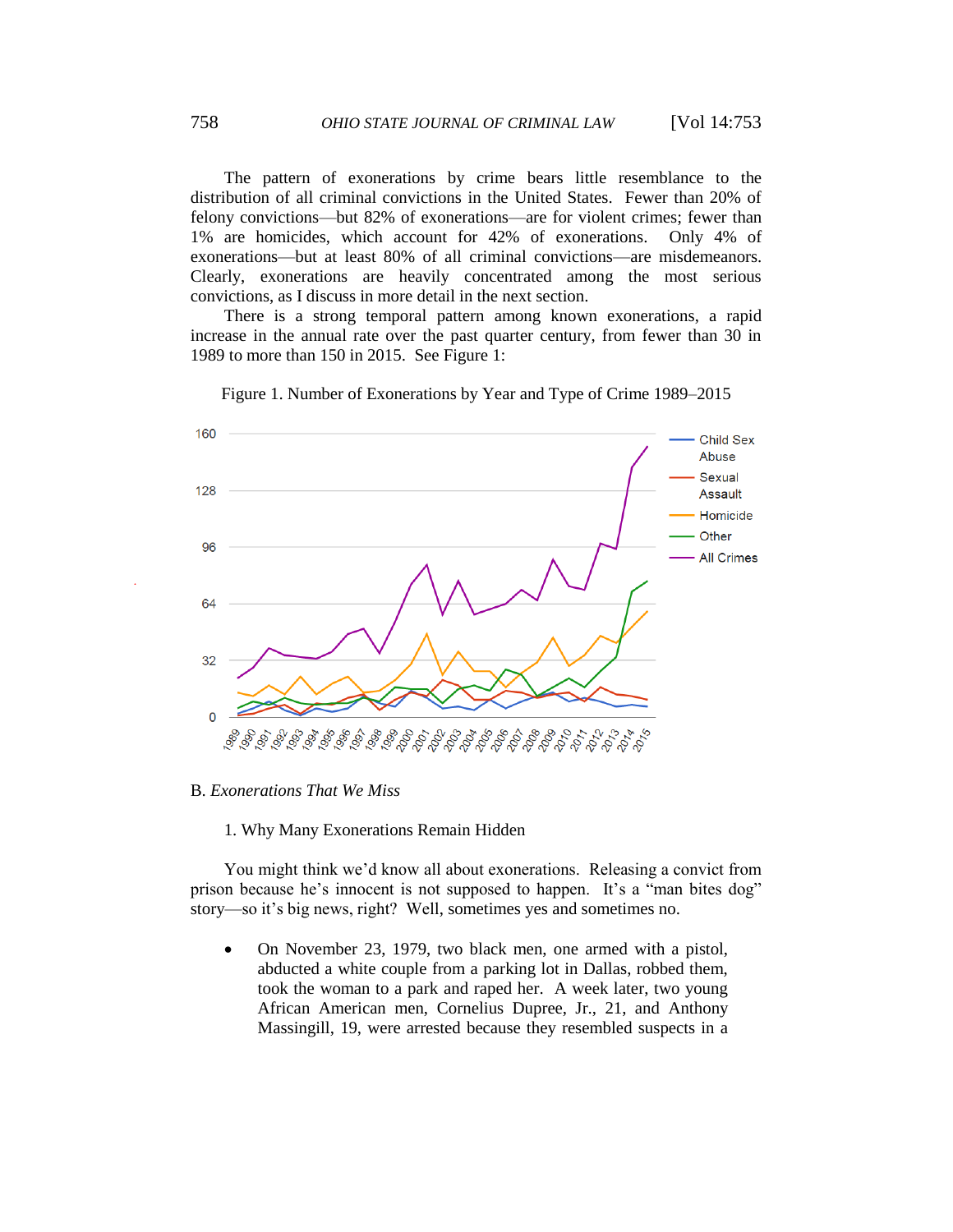different sexual assault. Massingill was carrying a pistol. The next day, the rape victim identified Dupree and Massingill from a photographic lineup, but her companion did not identify either of them. Both victims identified the defendants at trial, and in June 1980, Dupree and Massingill were convicted. Dupree was sentenced to 75 years; Massingill, who was also convicted of a separate rape-robbery, was sentenced to life.

Dupree was released on parole in July 2010, after 30 years in prison. In December of that year, as a result of a joint investigation by the Innocence Project and the Dallas County District Attorney's Office, DNA tests were conducted on the surviving remnants of the biological evidence from the rape; the tests cleared both Dupree and Massingill. Dupree was officially exonerated on January 4, 2011. Massingill was exonerated on his joint conviction with Dupree in October 2014, but remains in prison for his other conviction.

 On June 12, 2009, Julian Hinojosa, a gang member, was shot and killed in Detroit, Michigan by man with a bandana over his face who was part of a group that apparently included members of a rival gang. On November 13, 2009, Rayshard Futrell was convicted of first degree murder for shooting Hinojosa, and sentenced to life imprisonment without the possibility of parole. The only evidence tying Futrell to the crime was a cross-racial eyewitness identification by a woman who saw the shooter for a few seconds before he pulled up his bandana all the way up.

In January 2010, Futrell's appeal was assigned to a lawyer for the Michigan State Appellate Defender's Office, who immediately began reinvestigating the case. She discovered that the police had obtained a video from a nearby store surveillance camera that showed Futrell near the scene of the crime but wearing unmistakably different clothes from those worn by the shooter. It's unclear whether this video was given to Futrell's trial lawyer, but in any event it was not presented at his trial. Based on that evidence, the prosecutor's office agreed to vacate the conviction and dismiss the charges, and on October 28, 2010, Futrell was exonerated of the murder of Julian Hinojosa and released. However, because Futrell had testified falsely at trial—he said that he was nowhere near the scene of the shooting—the prosecutor required him to plead guilty to perjury, for which he was sentenced to 3 years' probation.

In some ways, the exonerations of Cornelius Dupree and Rayshard Futrell are similar. Both were convicted at trial of violent crimes that they did not commit;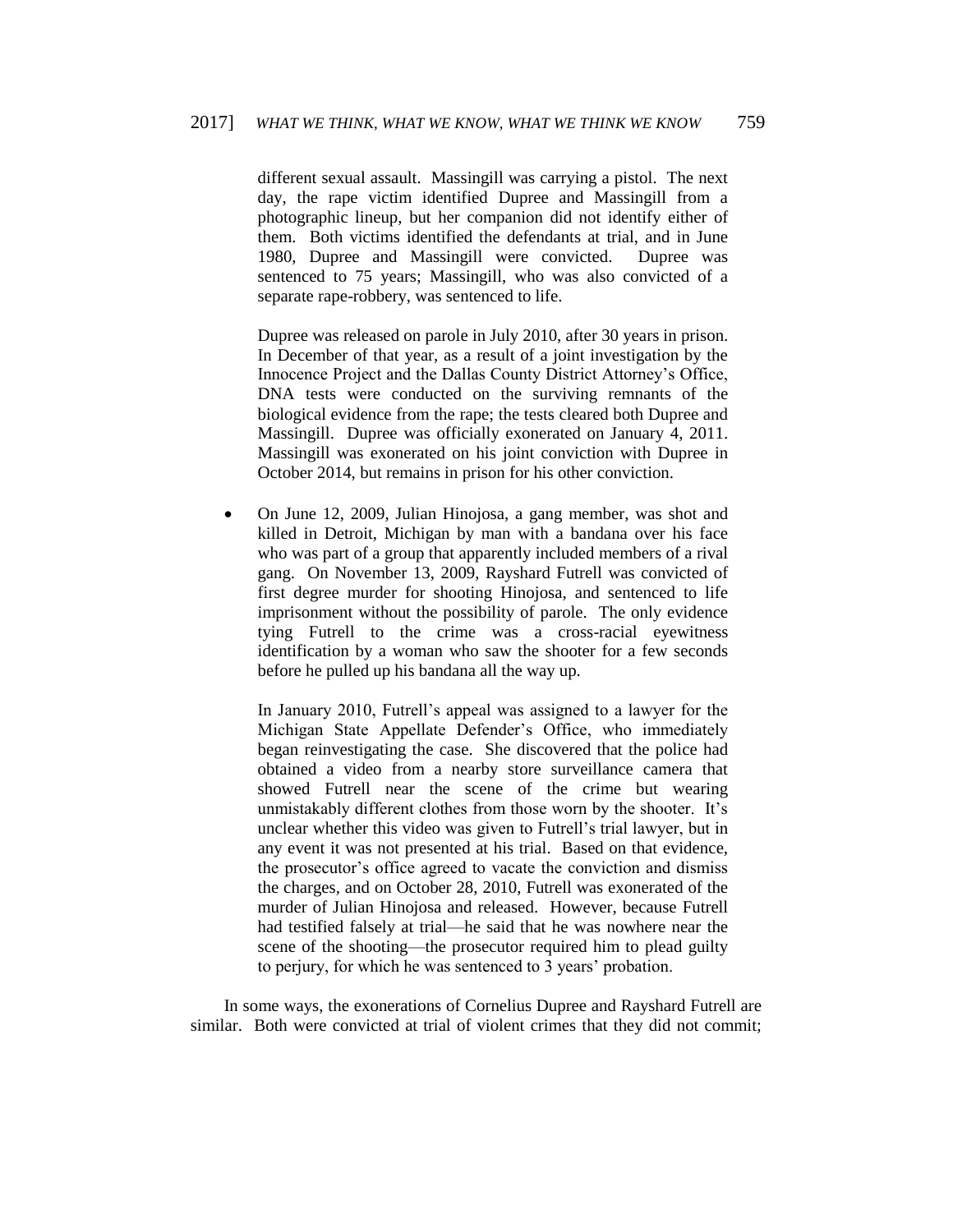each was sentenced at a young age to an extremely severe punishment—75 years or life imprisonment; both convictions were based on cross-racial eyewitness misidentifications by strangers; and both were ultimately cleared and freed. But the events that led up to these two exonerations and the reactions to them were very different.

Cornelius Dupree's case is the sort of exoneration we've become accustomed to reading and hearing about: A defendant is falsely convicted of rape or murder, fights against all odds to regain his freedom and clear his name, and is finally exonerated by DNA thanks to dedicated volunteer help from an overburdened innocence project after decades in prison.

Many of the 432 DNA exonerations in the Registry fit this mold. These are highly disturbing stories and they receive a great deal of attention, as they should. Dupree's exoneration is a clear example. His release was reported in well over a hundred print and broadcast news stories, editorials and columns—and hundreds of blog entries. He can be found on Wikipedia, Facebook, and countless Google listings. Dupree and the District Attorney of Dallas County both appeared on national news programs to discuss the case. Four months after his exoneration, Dupree testified before the Texas State legislature in support of a bill to set standards for eyewitness identification procedures.

Rayshard Futrell's exoneration, on the other hand, went entirely unnoticed. There were no news stories; online searches come up virtually empty; he is not listed on the website of any organization; bloggers, not to mention state legislatures, have not heard of him.

In some ways, Futrell seems less sympathetic than Dupree. He may have been a gang member, and he certainly lied at his trial. But other more celebrated exonerees also lied at trial or had serious criminal records or unsavory companions. Dupree, for example, was arrested with a gun-carrying companion who was convicted of rape and robbery—and for all we know, he too lied to the police back in 1979. And Futrell was all of 18 years old when he was sentenced to life imprisonment without the possibility of parole for a murder that he did not commit, and his only criminal record was a term of probation for driving without a license as a juvenile.

One reason for the striking difference in attention to these two cases is that Futrell was astonishingly lucky for a defendant who is falsely convicted of murder. If there had been no surveillance video, he'd be in prison today and would probably remain there until his death. Instead, he went home after less than a year and half in custody, while Dupree was locked up for nearly 31 years.

But the main reason that Rayshard Futrell is totally obscure is that his exoneration was not brought about by an innocence project that is devoted to identifying and freeing innocent defendants, but by a public defender. It is one of many low-profile exonerations by working professionals in the criminal justice system—the police officers, prosecutors and defense lawyers—whose main jobs are arresting, prosecuting and defending the guilty. They often do nothing to call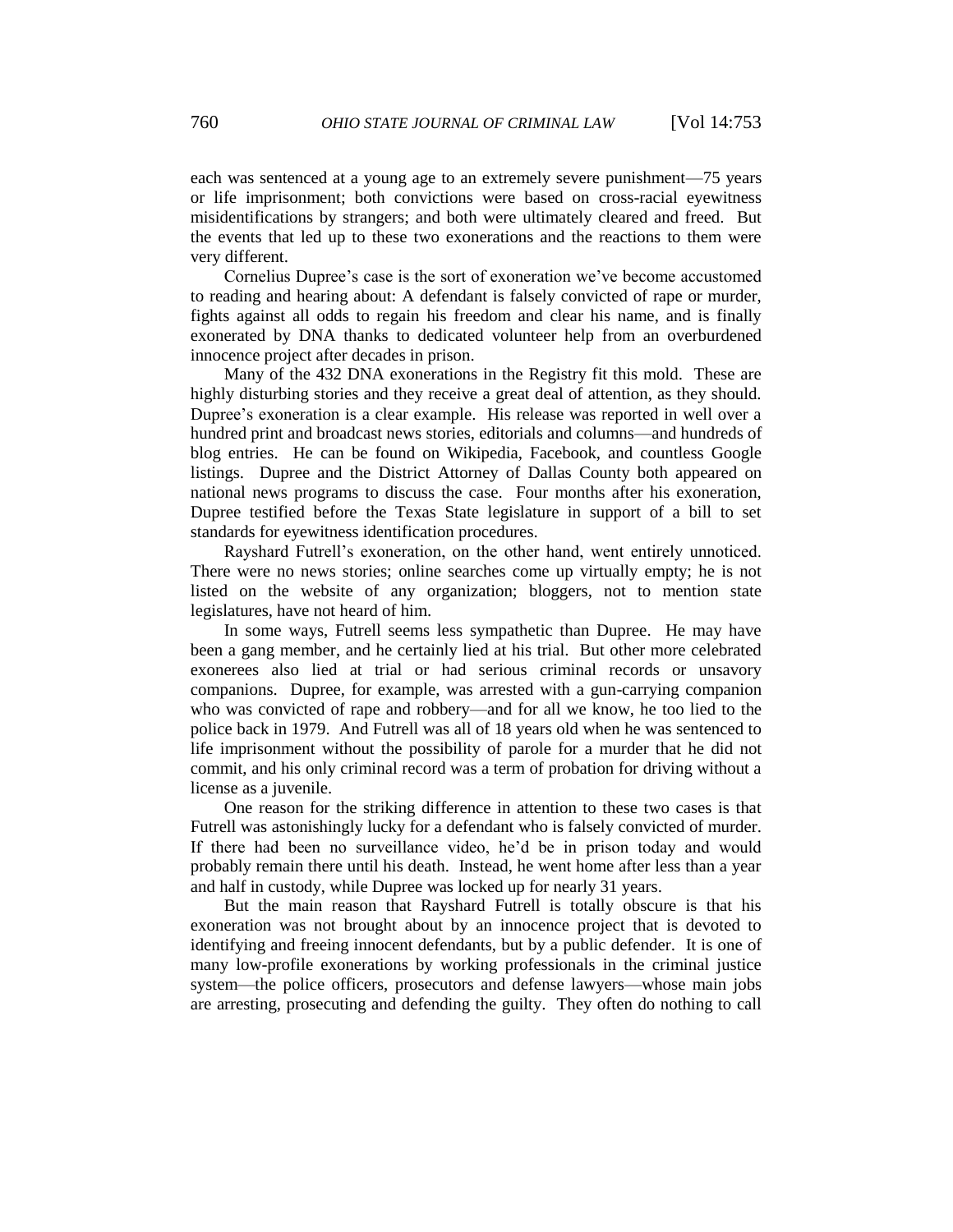attention to their occasional innocence cases and sometimes actively work to keep them from public view.

Cornelius Dupree's exoneration, on the other hand, could hardly be missed. It helped that he had spent more than 30 years in prison—but Edward Carter spent 35 years in prison before he was exonerated in Detroit in 2010, and his release, like Futrell's, went completely unnoticed. The essential reason why Dupree is so well known is that his exoneration was the result of a joint investigation by two organizations that are eager to publicize their work: the Innocence Project in New York and the Conviction Integrity Unit of the Dallas County District Attorney's Office, both of which have received national attention for identifying and correcting false convictions.

Edward Carter and Rayshard Futrell are in the Registry because they were exonerated in Detroit, one county over from Ann Arbor, Michigan, where the Registry was compiled, and were represented by Michigan lawyers whom we happen to know personally. That's a flashlight with a very narrow beam. How many similar cases in other states have we missed? There must be many.

Why are these exonerations unknown? The fundamental reason is that there is no official method for recording exonerations.

James Ochoa, for example, had his conviction vacated on motion of the Orange County, California, District Attorney, and then charges were dismissed. If you examine the court records, that's probably all you'll see. There might be no way whatsoever to know that it was an exoneration. Convictions are vacated for a host of more common reasons—modification of the sentence, for example. As a result, a record search would be prohibitively difficult even if the records were kept in one place. In fact, it's impossible. Court records in America are scattered across 94 federal districts and several thousand county courthouses, and police records are even harder to locate.

With no practical way to identify exonerations from official records, most of the ones we know about are those that get substantial attention in the media and on the internet. That's unlikely to happen if the participants are not interested in attention or actively seek to avoid it. For many exonerations, avoiding attention may be a goal of all of the professional participants in the case: police, prosecutors, judges and defense attorneys.

In movies and books, criminal prosecutions are battles with police and prosecutors on one side and defense lawyers on the other. In reality, the practice of criminal law is mostly a process of negotiation and accommodation between long-term players who deal with each other for years if not decades. On TV, an exoneration looks like a singular victory for a criminal defense attorney; you'd imagine that the lawyer would want to celebrate and get credit for it. But there's usually someone to blame for the underlying tragedy, often more than one person, and the common culprits include defense lawyers as well as police officers, prosecutors and judges. In some cases, everybody involved has egg on their face.

An outsider to a legal community may have little to lose by calling a press conference and denouncing actual or perceived injustice. A working stiff in the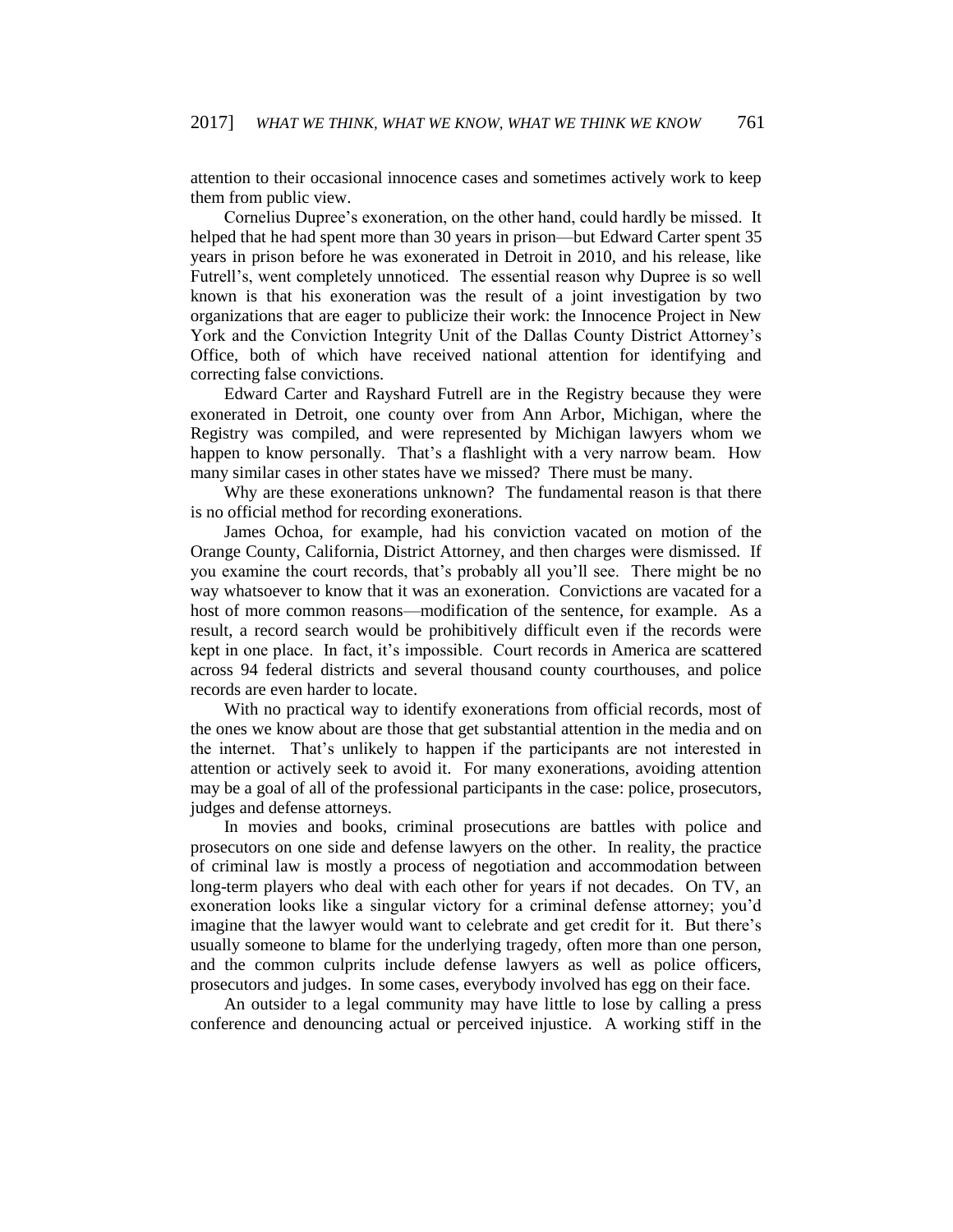local courthouse will think twice, or never consider it at all. This is especially true in a small county where everyone involved, from the first officer on the scene to the judge at trial, roots for the same high school football team. Even in a large city, however, a defense attorney will pay if she embarrasses the people she works with every day. We know of some exonerations where all participants belong to the same local legal circle, but there must be many more that we've never heard of.

Rayshard Futrell was exonerated after evidence of his innocence was presented to the same judge who presided at his trial and sentenced him to life in prison, at a hearing that was held 10 months after trial and before his initial appeal had been argued in the appellate court. That's why he went home 16 months after he was arrested for murder. This type of procedure has huge advantages as a method of dealing with false convictions: it makes it possible to address errors quickly and cheaply, while the evidence is still readily available and before an innocent defendant has spent years in prison. We know of a handful of similar exonerations. Many states have no regular procedure for such post-trial pre-appeal evidentiary hearings, and some judges frown on them even in states like Michigan where they are permitted—but they do occur, probably more often than we know about.

Attorneys who have obtained exonerations at this early stage have told us that it can be comparatively easy to persuade the prosecutor and the judge who tried a case to reopen it and to reverse the conviction when the trial is still fresh in their minds and before the case is taken over by other prosecutors and other judges on appeal—assuming, of course, that there is persuasive new evidence that the defendant is innocent. The hearing may be seen as a low-key process of correcting an error before it's passed on.

By the same token, we're told, everybody understands that this sort of inhouse error correction is supposed to remain in house. Rayshard Futrell's appellate lawyer, for example, told us that it would have been considerably harder to reach an agreement to release him if his case had attracted attention from the media. Another lawyer told us about a judge who agreed to dismiss charges against an innocent defendant but added "I don't want to read about this [in the newspapers]." He later called the lawyers back to his chambers to complain when a short article on the dismissal appeared in the local legal news sheet.

Against that background, it's hardly surprising that the only people who ever hear about many exonerations are the exoneree's relatives and friends, those who worked on the case and their friends and colleagues.<sup>4</sup>

<sup>4</sup> It's possible that differences in our ability to *detect* exonerations partly explain two strong patterns we see among known exonerations: the overwhelming bias toward crimes of violence, especially murder and sexual assault, and the increase in the number of exonerations over time. It may well be that exonerations for lesser crimes receive less attention and are therefore less likely to be noticed. Similarly, it may be that better reporting, or better access to reported information on the internet, has led us to a higher proportion of the exonerations that occurred in recent years.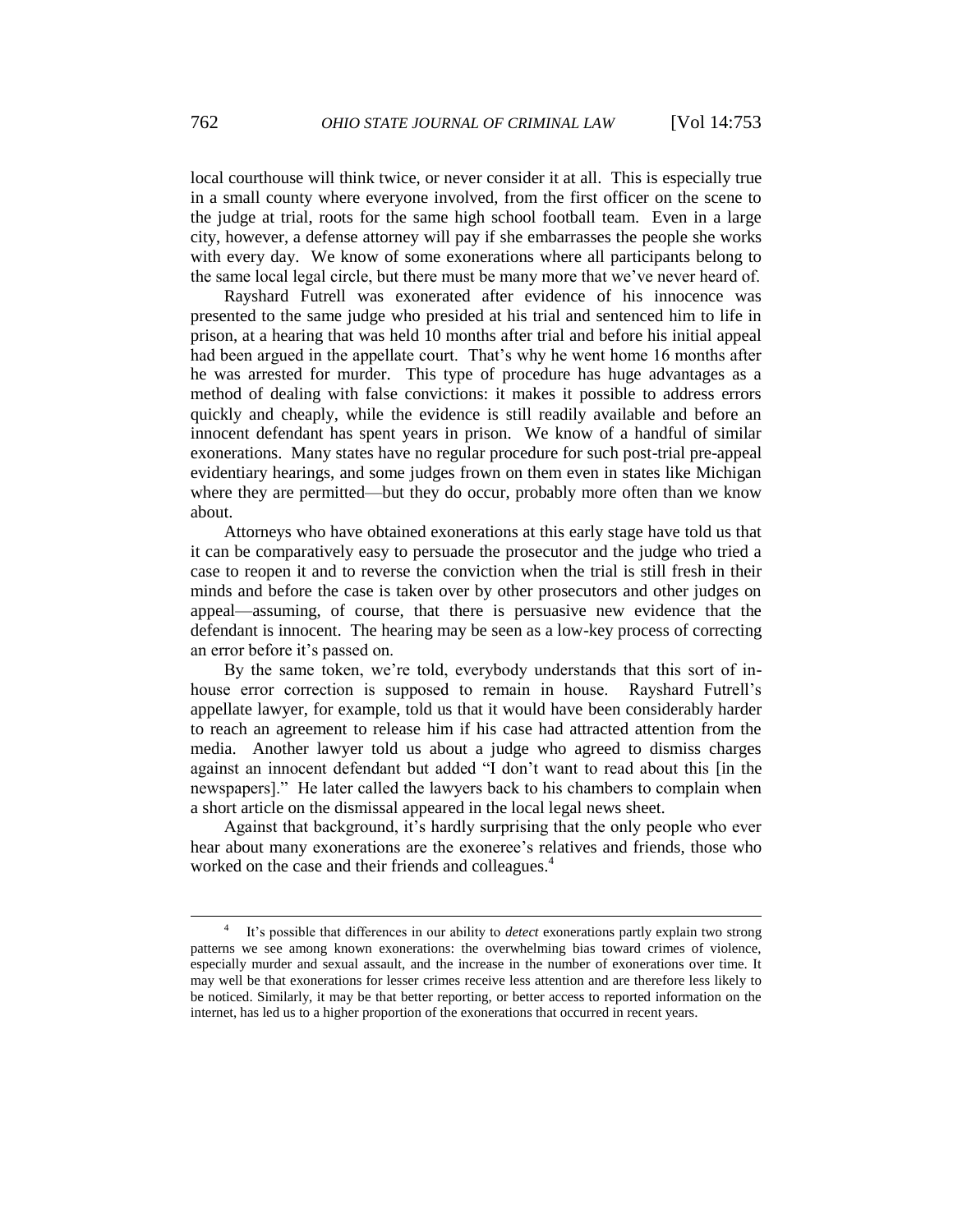## 2. How Many Exonerations Have We Missed?

When the Registry was launched, we issued a report that analyzed our first 873 exonerations, those we identified through February  $2012$ <sup>5</sup> From then through October 2016, the Registry added 1,027 cases, including 428 exonerations that occurred before March 2012, but which we did not know about at the time. Specifically, of the cases we added in the four-and-a-half years since our initial report, 32% occurred more than 10 years before they were listed, 49% occurred more than five years before listing, and 67% occurred more than one year before listing.

In other words, we keep learning about exonerations that happened years ago. How many we find depends primarily on how much time we have to search. There is no indication that we have come close to identifying anything like all the exonerations that have occurred. Plainly, there are more exonerations that we still have not found; we have no idea how many.

#### III. HOW MANY FALSE CONVICTIONS ARE THERE?

## A. *Background*

 $\overline{a}$ 

In a 2006 Supreme Court opinion, the late Justice Antonin Scalia reported the rate of false conviction in the United States with breathtaking precision: "[We have an] error rate [of] .027 percent—or, to put it another way, a success rate of 99.973 percent."<sup>6</sup> Eighty-three years earlier, Judge Learned Hand offered an even rosier description: "Our procedure has been always haunted by the ghost of the innocent man convicted. It is an unreal dream."<sup>7</sup>

These pronouncements are comforting, but baseless. Hand's casual claim that innocent people are never convicted is simply inconsistent with well-known facts. We've seen thousands of these unreal dreams in broad daylight, and new ones come to light almost every week.

Scalia requires slightly more attention. He arrived at his 0.027 error rate by taking the number of exonerations in the largest published list at the time $8-340$ 

Both of these patterns, however, also reflect real differences in the likelihood of exoneration. There is no doubt that far more time and attention are devoted to post-conviction claims of innocence in serious violent felonies, especially murder, than in other cases; I discuss this issue in the next section. And it's equally clear that the total resources that are available to reexamine contested convictions have increased greatly over the last two decades.

<sup>5</sup> SAMUEL GROSS & MICHAEL SHAFFER, NAT'L REGISTRY OF EXONERATIONS, EXONERATIONS IN THE UNITED STATES, 1989 – 2012 (2012).

<sup>6</sup> Kansas v. Marsh, 548 U.S. 163, 198 (2006) (Scalia, J., concurring).

<sup>7</sup> U.S. v. Garsson, 291 F. 646, 649 (S.D.N.Y. 1923).

<sup>8</sup> Samuel R. Gross et al., *Exonerations in the United States 1989 Through 2003*, 95 J. CRIM. L. & CRIMINOLOGY 523, 524–25 (2005).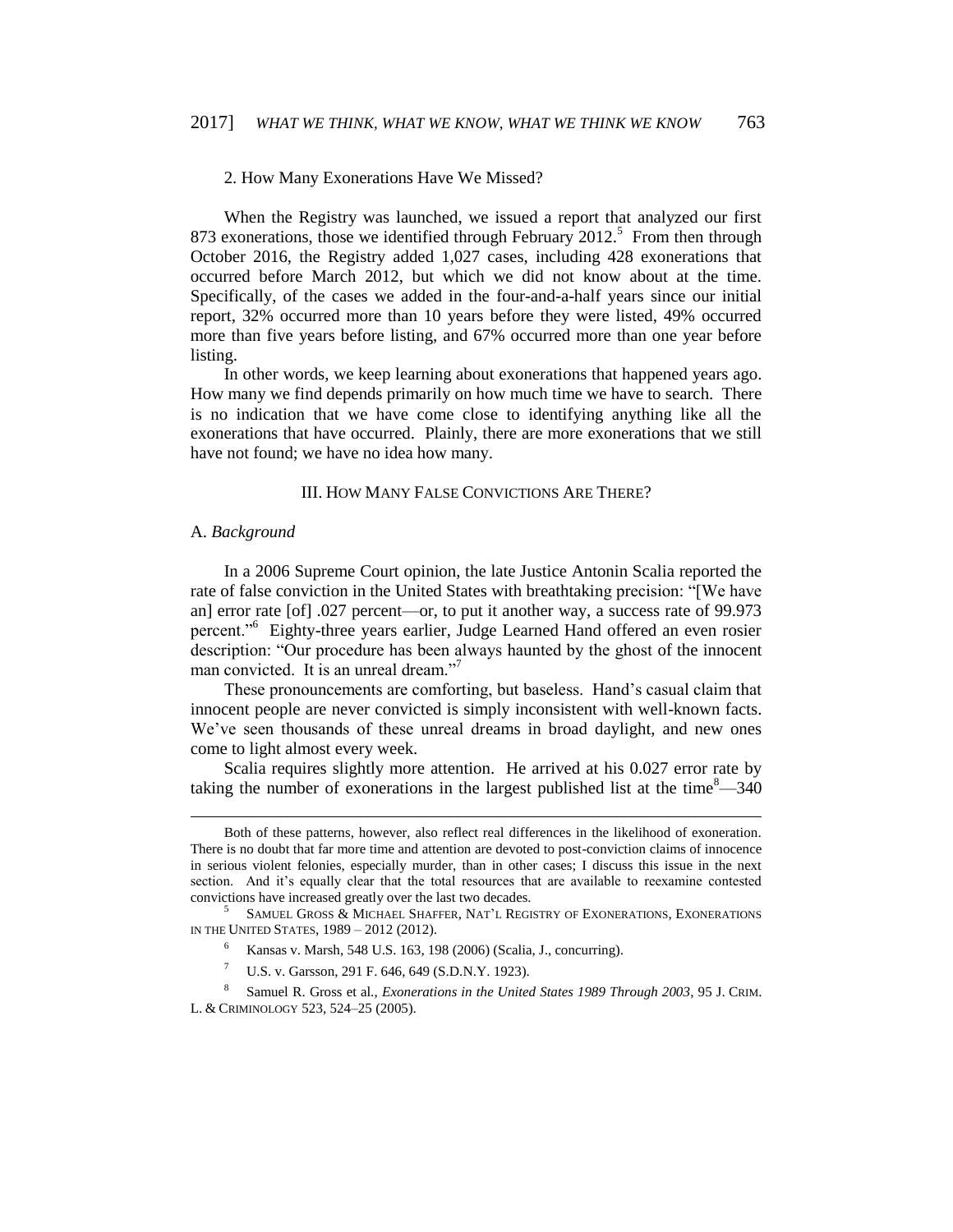cases, from 1989 through 2003—and dividing it by an estimate of the number of all felony convictions in the United States in that period.<sup>9</sup> That might make sense if the study he used was anything like a comprehensive account of false convictions, an impossible feat that the authors specifically disavowed. Among other issues, 96% of the 340 exonerations listed were murder and rape cases, which between them account for less than 2% of felony convictions. They are far outnumbered by assaults, drug crimes, automobile thefts and other comparatively light felonies that are hardly ever reexamined to see if the defendant might be innocent. And of course, even for murder and rape, numerous false convictions remained uncorrected—probably the great majority—and many of the cases in which the defendants had been exonerated were not known to the authors.

By Scalia's logic, we could estimate the proportion of baseball players who've used steroids by dividing the number of major league players who've been caught by the total of all baseball players at all levels: major league, minor league, semi-pro, college, and little league—and maybe football and basketball players as well.

In fact, we know little about false convictions, and we certainly don't know how common they are. The very occurrence of a false conviction is a reflection of our ignorance. We never know that a defendant is innocent when he is convicted—if we did, he would not be convicted—and we rarely know better later on.

The essence of the problem is that we are trying to study events that we can't observe. It's not simply that we don't know whether a particular prisoner is innocent. We also may not know whether he is HIV positive, but we can test him for that condition, or the prison population as a whole, or a random sample. We can't do anything like that for false convictions.

Because of these difficulties, criminologists have often said that the rate of false conviction is not merely unknown but unknowable. To actually estimate the proportion of erroneous convictions we need a well-defined group of cases within which we can identify all erroneous convictions, or at least a high proportion of them. That's a tall order. It's hard to imagine how that might be done for criminal convictions in general.

#### B. *What We Can Tell From Exonerations Generally*

Our ignorance, however, is not complete. We can learn something about the many false convictions we miss from the much smaller number of exonerations we see.

The method is simple: The rate of exoneration varies dramatically from one type of crime to another. Unless there is some plausible reason to believe that errors are much more frequent among those crimes for which we know of many

<sup>9</sup> Kansas v. Marsh, 548 U.S. at 198 (2006) (Scalia, J., concurring).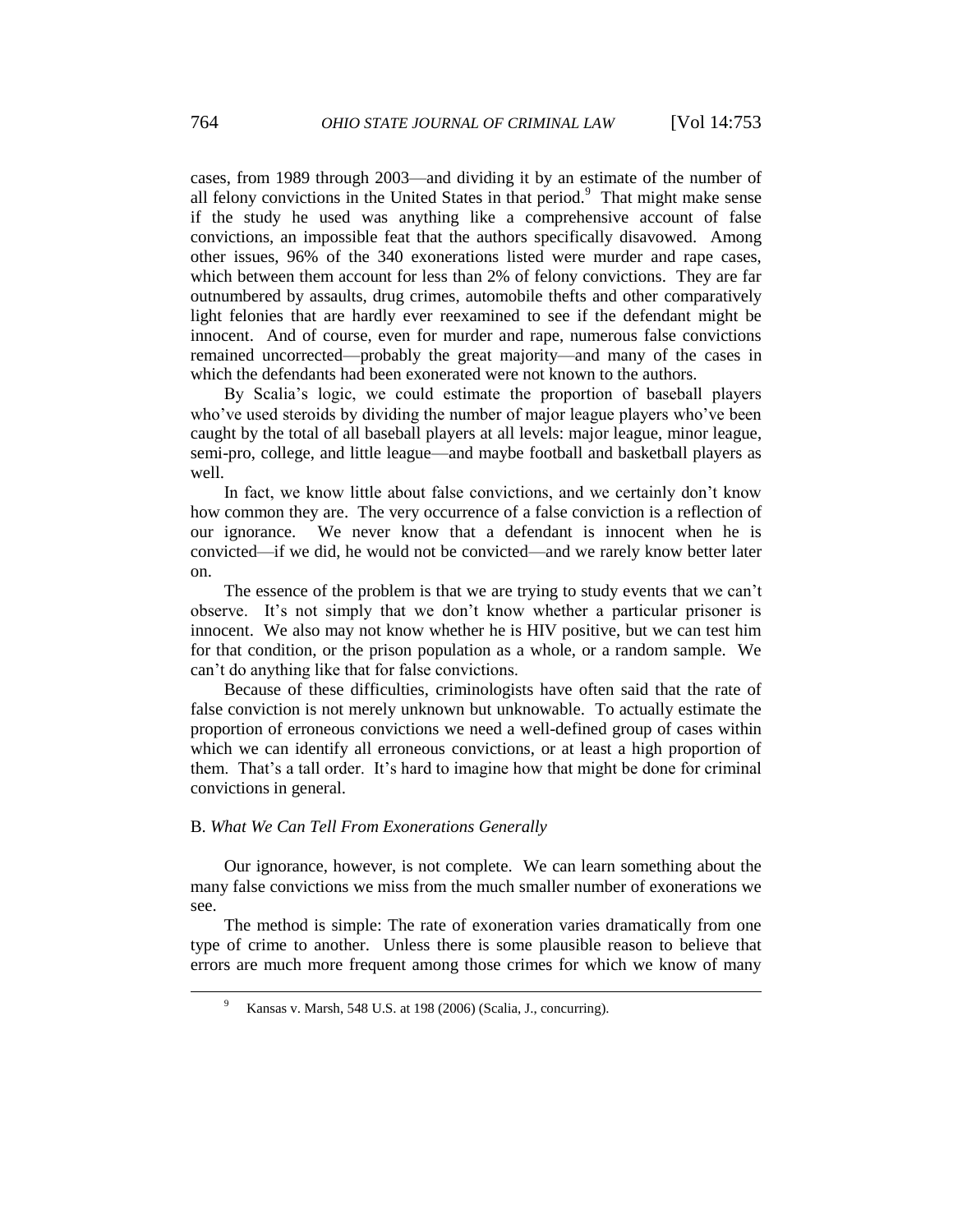exonerations, these disparities mean that almost all false convictions are missed for those crimes with few known exonerations. It's easiest to see this for the major violent crimes that account for nearly two-thirds of known exonerations: murder, rape $^{10}$  and robbery.

The exonerations in the Registry are based on convictions that are spread unevenly over a sixty-year period, from 1956 through 2016, with the great bulk occurring after  $1980$ .<sup>11</sup> There is no way to calculate meaningful "rates" of exoneration across this entire period even if we had accurate figures on the number of convictions, which we don't. But we do have decent estimates of the numbers of convictions for the relevant categories for several years from 1996 through 2004, which—together with the count of known exonerations in the Registry allow us to estimate relative rates of exoneration across crimes:<sup>12</sup>

- Robbery convictions outnumber rape convictions by more than 3 to 1, but there have been more than two-and-half times as many exonerations for rape as for robbery. This suggests a rate of exonerations for rape that is about 8.5 times the rate for robbery.
- Robbery convictions outnumber non-capital murder convictions by about 5.7 to 1, but non-capital murder exonerations outnumber robbery exoneration by almost 6.5 to 1—which translates into a relative rate of exonerations for murder about 37 times the rate for robbery.
- Only about 3% of murder convictions resulted in death sentences, but 15% of murder exonerees were sentenced to death (115/762), which implies that the exoneration rate among death sentences is about 5.7 times that for other murder convictions, and about 210 times the rate for robbery convictions.

 $\overline{a}$ 

<sup>&</sup>lt;sup>10</sup> The "rape" exonerations we discuss in this section are a narrower category than "sexual assault," the closely related category that's displayed on the Registry website. "Rape" includes only crimes in which an orifice of the victim's body was penetrated by a part of the assailant body or by an object, and it does not include any crimes against victims under 16 years old, which we classify as "child sex abuse." Eighty-nine percent of adult sexual assault exonerations are classified as rape (259/290 at N=1,900).

<sup>11</sup> *See Exonerations by Year of Conviction and Type of Crime*, NAT'L REGISTRY OF EXONERATIONS, https://www.law.umich.edu/special/exoneration/Pages/ExonerationConvictionYear CrimeType.aspx [https://perma.cc/94WS-HCWS] (last visited Feb. 7, 2017).

<sup>&</sup>lt;sup>12</sup> The estimates of the relative numbers of felony convictions in the United States from 1996 through 2002 are derived from the U.S. Dept. of Justice Bureau of Justice Statistics ("BJS") "State Court Sentencing of Convicted Felons" series, http://www.bjs.gov/index.cfm?ty=pbse&sid=48 [https://perma.cc/F5DP-WJ7D], for years 1996 to 2004. (Before 1996, these reports did not separate out "rape" from other sexual assaults.) The number of death sentences is derived from the BJS "Capital Punishment" series, http://www.bjs.gov/index.cfm?ty=pbse&sid=1 [https://perma.cc/J2SL-EW4U].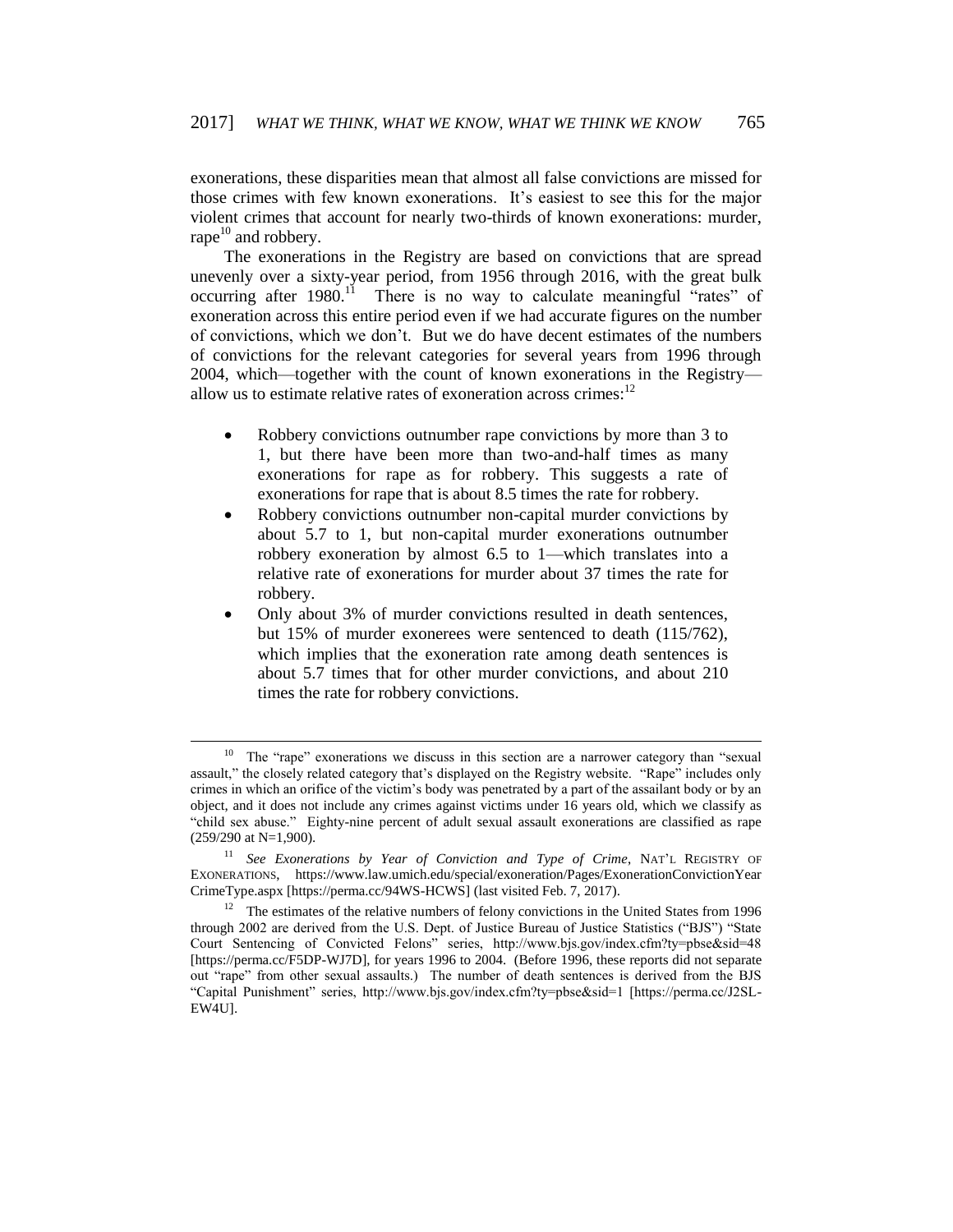Table 2. Estimated Relative Exoneration Rates

| Robbery                   |     |
|---------------------------|-----|
| Rape                      | 8.5 |
| <b>Non-Capital Murder</b> | 37  |
| <b>Death Sentences</b>    | 210 |

These estimates are just illustrations, but the differences are stark and telling nonetheless.

Robbery and rape are both crimes of violence in which the perpetrator is often a stranger to the victim. As a result, robberies and rapes alike are susceptible to the well-known dangers of eyewitness misidentification, as we see in the exonerations we know about: 71% of rape exonerations included mistaken eyewitness identifications (184/259), as do 81% of robbery exonerations (81/100).

Not only do robbery convictions greatly outnumber rape convictions, but we'd expect the proportion of eyewitness errors to be higher in robbery investigations. Rape victims usually spend a considerable amount of time in close physical proximity to the criminal; robberies are often quick, and typically involve much less physical contact. And yet the number of robbery exonerations is a fraction of the number of rape exonerations.

We know the reason for this huge disparity: DNA. Eighty-eight percent of rape exonerations with misidentifications include DNA evidence (162/184), compared to 14% of robbery exonerations with misidentifications (11/81). If, somehow, DNA permitted us to identify robbers as effectively as it identifies rapists, we might have over 800 robbery exonerations rather than 100. But that hardly means that we would know about all false convictions in robbery cases.

The next jump in the rate of exoneration, from rape to murder, cannot be explained by DNA, which was used in less than a quarter of murder exonerations (179/762). The obvious reason for the much higher exoneration rate is that many more resources are devoted to re-examining the guilt of defendants who are convicted of murder. The severity of these convictions influences everybody: defense attorneys, innocence projects, judges, prosecutors and police.

That process is amplified again when we get to death sentences. Far more time and money are spent on capital cases than on other murder prosecutions especially after a death sentence is pronounced. Death sentences are all reviewed by appellate courts, almost always several times. Claims of innocence are much more likely to be identified, pursued and taken seriously. Everyone, from defense lawyers to innocence projects to governors to state and federal judges, is likely to be particularly careful to avoid the execution of innocent defendants. The net result is an exoneration rate more than 200 times that for robbery convictions.

Murder convictions may also be more prone to error than convictions for rape and robbery, especially when they produce death sentences. There are theoretical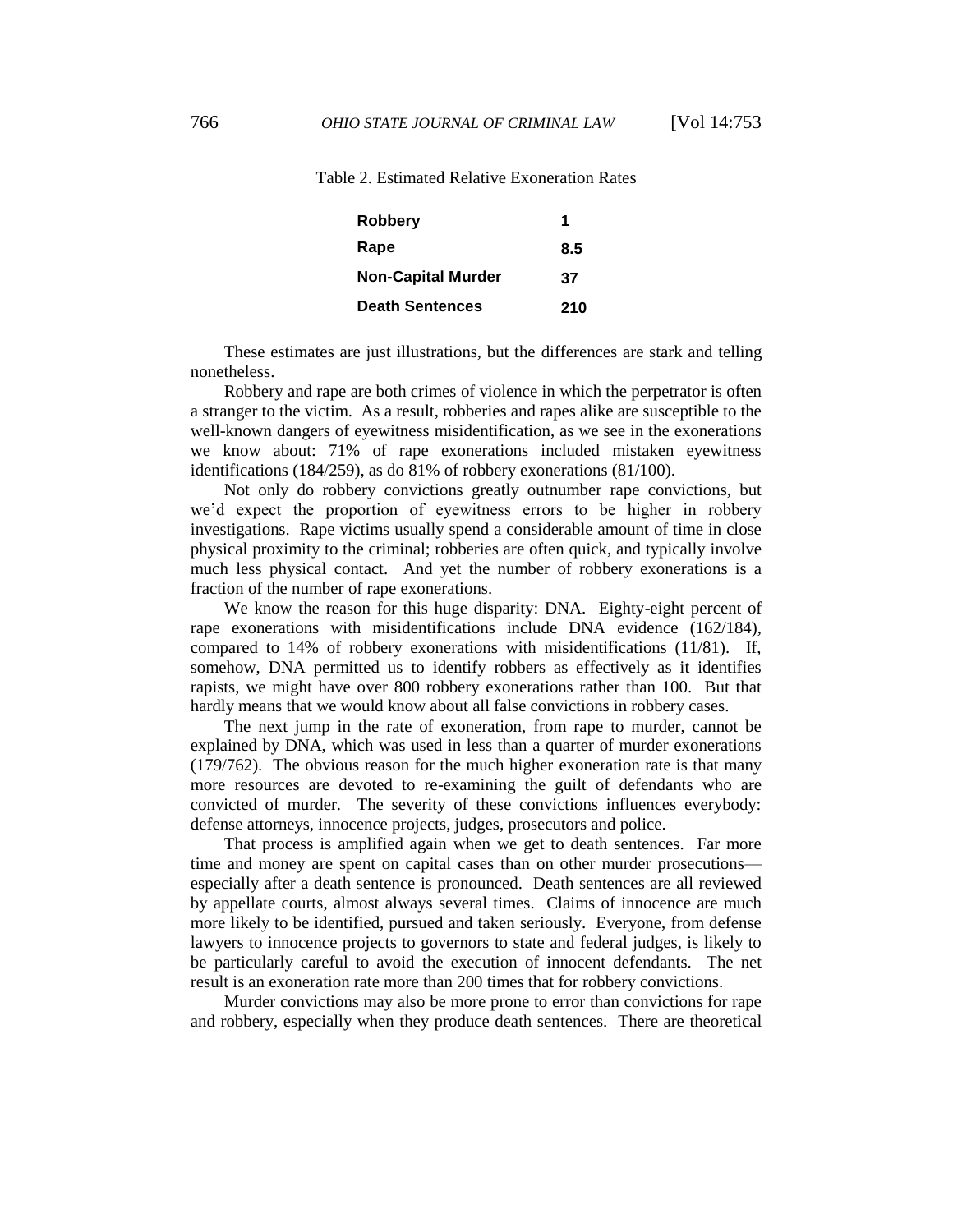reasons to think so,<sup>13</sup> but not by a factor 10 or 30—let alone 210. Most of this enormous difference can only reflect a profoundly different process of detecting and correcting errors. This means that even among rape, robbery and non-capital murder convictions—which account for more than 1,000 known exonerations to date—only a small minority of innocent defendants are exonerated.

Below the level of these major violent crimes, the differences in rates of exoneration are even more stark, as I've mentioned: Non-violent crimes comprise more than 80% of felony convictions but fewer than 20% of exonerations; there are, for example, about three times as many felony convictions for theft as for robbery but one eighth the number of exonerations. And misdemeanor convictions outnumber felonies by at least 4 to 1, but account for a few percent of exonerations. The inevitable conclusion is that only a tiny fraction of innocent defendants who are convicted of misdemeanors or non-violent felonies are ever exonerated.

Why? Most innocent defendants with comparatively light crimes and short sentences probably never try to clear their names. They serve their time and do what they can to put the past behind them. If they do seek justice, they are unlikely to find help. The Center on Wrongful Convictions, for example, tells prisoners who ask for assistance that unless they have at least 10 years remaining on their sentences, the Center will not be able to help them because it is overloaded with cases where the stakes are much higher.

## C. *Death Sentences*

 $\overline{a}$ 

The death penalty occupies a unique corner of the American system of criminal justice. Two aspects of this status matter for our purposes. First, we know far more about death sentences than any other criminal convictions. The Bureau of Justice Statistics of the Department of Justice collects data on every death sentence pronounced in the United States since 1973, including the current legal status of the defendant from conviction through removal from death row by resentencing, execution, death from natural causes—or exoneration. There are no comparable data for non-capital sentences.

Second, as we just saw, the rate of exoneration for death sentences is many times higher than for other criminal convictions. This extremely high exoneration rate suggests that a substantial proportion of innocent defendants who are sentenced to death are ultimately exonerated, perhaps a majority. If so—and given the availability of detailed data on all death sentences—we can use capital exonerations as a basis for estimating the rate of false conviction among death sentences.

<sup>13</sup> Samuel R. Gross, *Lost Lives: Miscarriages of Justice in Capital Cases*, 61 LAW & CONTEMP. PROBS. 125 (1998).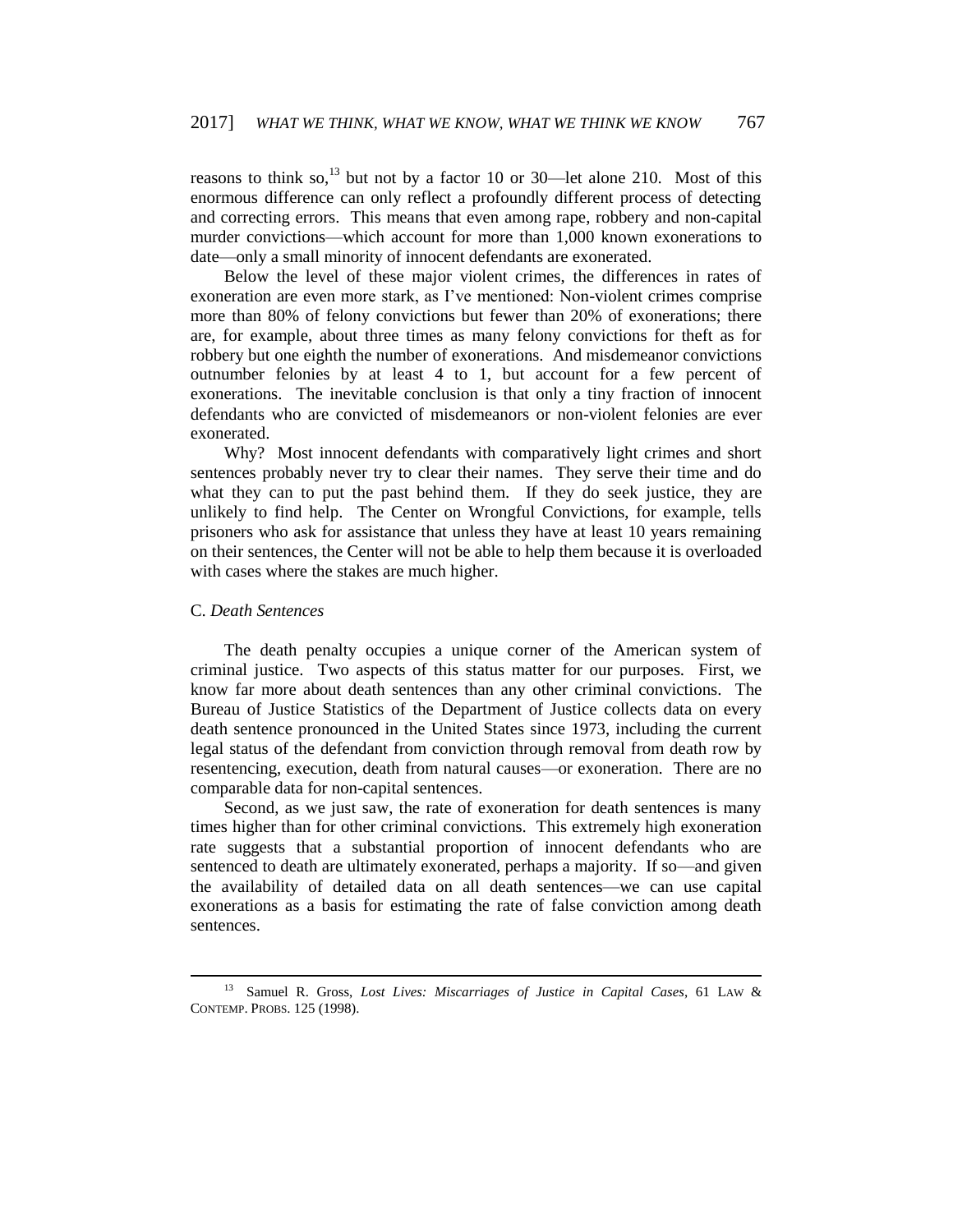A study published in 2008 found that 2.3% of all death sentences imposed from 1973 through 1989 resulted in exoneration by the end of 2004.<sup>14</sup> Another study, in 2007, estimated that if biological samples had been available for testing in all cases, 3.3% of defendants sentenced to death between 1982 and 1989 for murders that included rape would have been exonerated by DNA evidence through February  $2006$ ,<sup>15</sup> but that estimate is based on only 11 exonerations.

Most exonerations take considerable time. The average interval from conviction to exoneration in capital cases is about 15 years. Calculating a rate of exoneration based on recent death sentences would be misleading since some defendants who remain on death row will eventually be exonerated. Both of these studies are limited to convictions that occurred at least 15 years before the study date and therefore include a high proportion of all exonerations that will ever occur in the relevant groups. Nonetheless these studies underestimate the false conviction rate for death-sentenced defendants because they do not account for the comparatively few exonerations that occur after the study period, or the many false convictions that are never detected at all.

The engine that produces the extraordinary rate of exoneration in capital cases is a deep and widely shared concern about the danger of executing innocent people. That anxiety produces a uniquely searching process of reinvestigation and reconsideration of claims of innocence by capital defendants who remain on death row, under threat of execution. Over time, however, most death-sentenced prisoners are removed from death row and resentenced to life in prison.

Capital defendants who are resentenced to life imprisonment are out of the line of fire for execution—a huge benefit—but they also no longer benefit from the resources and attention that are devoted to prisoners who might be put to death. If they are innocent, they are probably out of luck. Once the threat of execution is removed, their chances of exoneration drop back to the background rate for all murders, or close to it.

That channeling means that it's possible to improve our estimate of the rate of false capital convictions by calculating what the rate of capital exonerations would be if all death sentences were subject for an indefinite period to the level of scrutiny that applies to those still facing the prospect of execution.

A 2014 study published in the Proceedings of the National Academy of Sciences does just that.<sup>16</sup> Using "survival analysis"—a statistical technique commonly employed in epidemiological studies—the study estimates that "if all

 $\overline{a}$ 

<sup>14</sup> Samuel R. Gross & Barbara O'Brien, *Frequency and Predictors of False Convictions: Why We Know So Little, and New Data on Capital Cases*, 5 J. EMPIRICAL LEGAL STUD. 927, 927 (2008).

<sup>15</sup> D. Michael Risinger, *Innocents Convicted: An Empirically Justified Factual Wrongful Conviction Rate*, 97 J. CRIM. L. & CRIMINOLOGY 761, 762 (2007).

<sup>16</sup> Samuel R. Gross, Barbara O'Brien, Chen Hu & Edward H. Kennedy, *Rate of False Conviction of Criminal Defendants who are Sentenced to Death*, 111 PROC. NAT'L ACAD. OF SCI. 7230 (2014).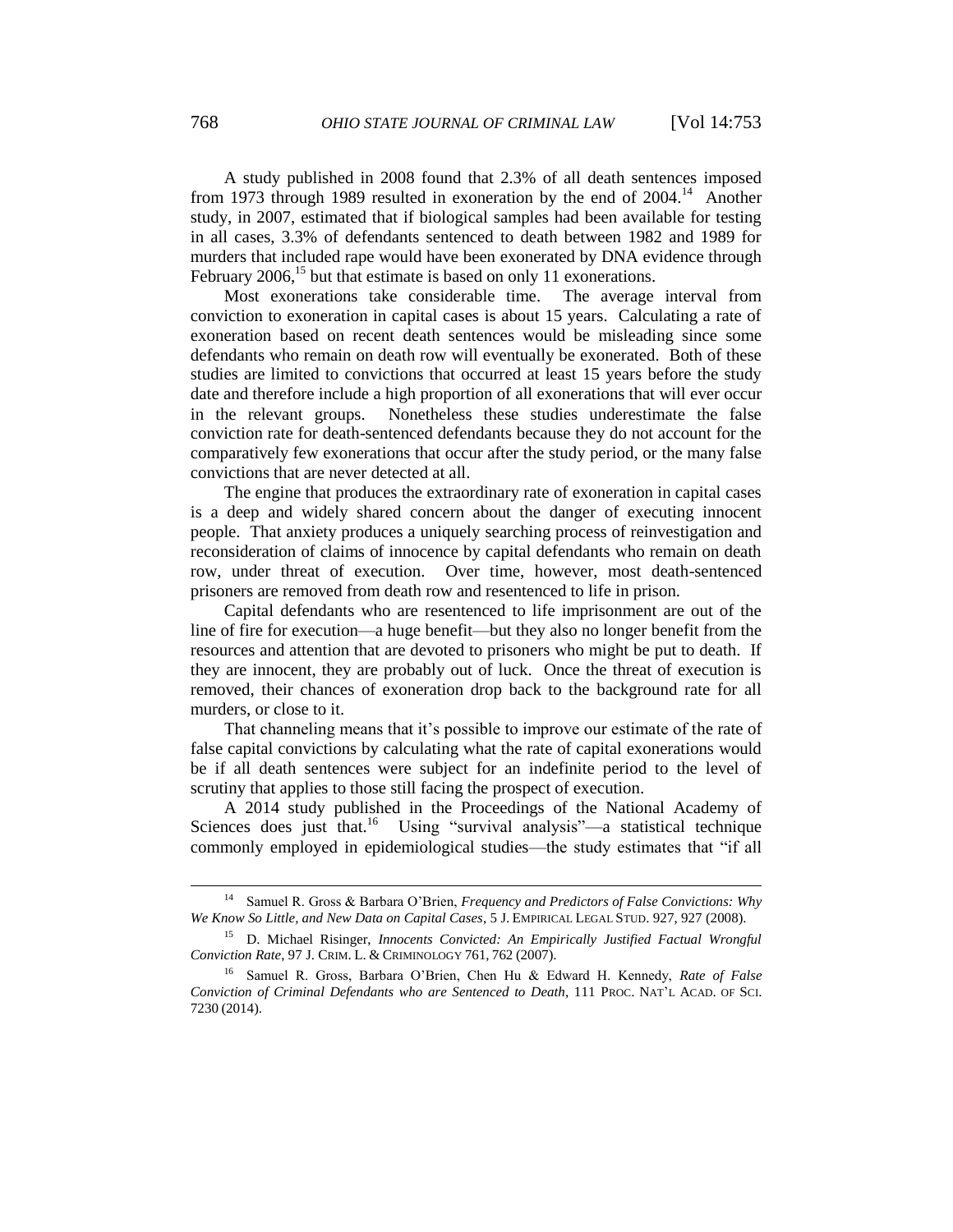death-sentenced defendants remained under sentence of death indefinitely, at least 4.1% would be exonerated," and concludes that "this is a conservative estimate of the proportion of false conviction among death sentences in the United States."<sup>17</sup> That means that most innocent defendants who have been sentenced to death have not been exonerated, and many—including the great majority of those who have been resentenced to life in prison—probably never will be.

Can we generalize from the 4.1% error rate for death sentences to other criminal convictions in the United States? The authors of the study specifically disavow that possibility because capital prosecutions "are handled very differently from other criminal cases."<sup>18</sup>

Even so, this finding does teach us something about convictions of innocent defendants who are not sentenced to death. We don't know the rates for other crimes; they may be lower or they may be higher. But with a 4% error rate for death sentences, it's hard to believe that false convictions occur in a mere fraction of a percent of lesser cases.

#### IV. CAUSES OF FALSE CONVICTION

When we talk about "causes" of false conviction we usually mean facts in particular cases that increase the probability that an innocent defendant will be convicted by providing misleading evidence of guilt or concealing evidence of innocence. I'll discuss some of those in this section.

Background facts about the defendant can also increase the odds of wrongful conviction—age, gender, wealth and criminal history, for example—or facts about the crime, such as the date and location where it was committed. These factors are typically discussed (if at all) as aspects of discrimination rather than causes of error. In the next section I'll discuss the background factor with the most pervasive influence on American criminal justice: race.

# A. *The "Leading Causes" of Erroneous Convictions*

For most of a century, the leading cause of false convictions was well known. Edwin Borchard described it in *Convicting the Innocent*, the first wide-ranging and well-documented collection of exonerations, which he published in 1932: "Perhaps the major source of these tragic errors is an identification of the accused by the victim of a crime of violence."<sup>19</sup>

Thirty-five years later, the Supreme Court chimed in: Misidentifications caused by improper police procedures "probably account[] for more miscarriages

 $\overline{a}$ 

<sup>17</sup> *Id*. at 7230.

<sup>18</sup> *Id*. at 7235.

<sup>&</sup>lt;sup>19</sup> EDWIN BORCHARD, CONVICTING THE INNOCENT xiii (1932), http://library.albany.edu/ preservation/brittle\_bks/Borchard\_Convicting/intro\_notes.pdf [https://perma.cc/MNW9-TMQQ].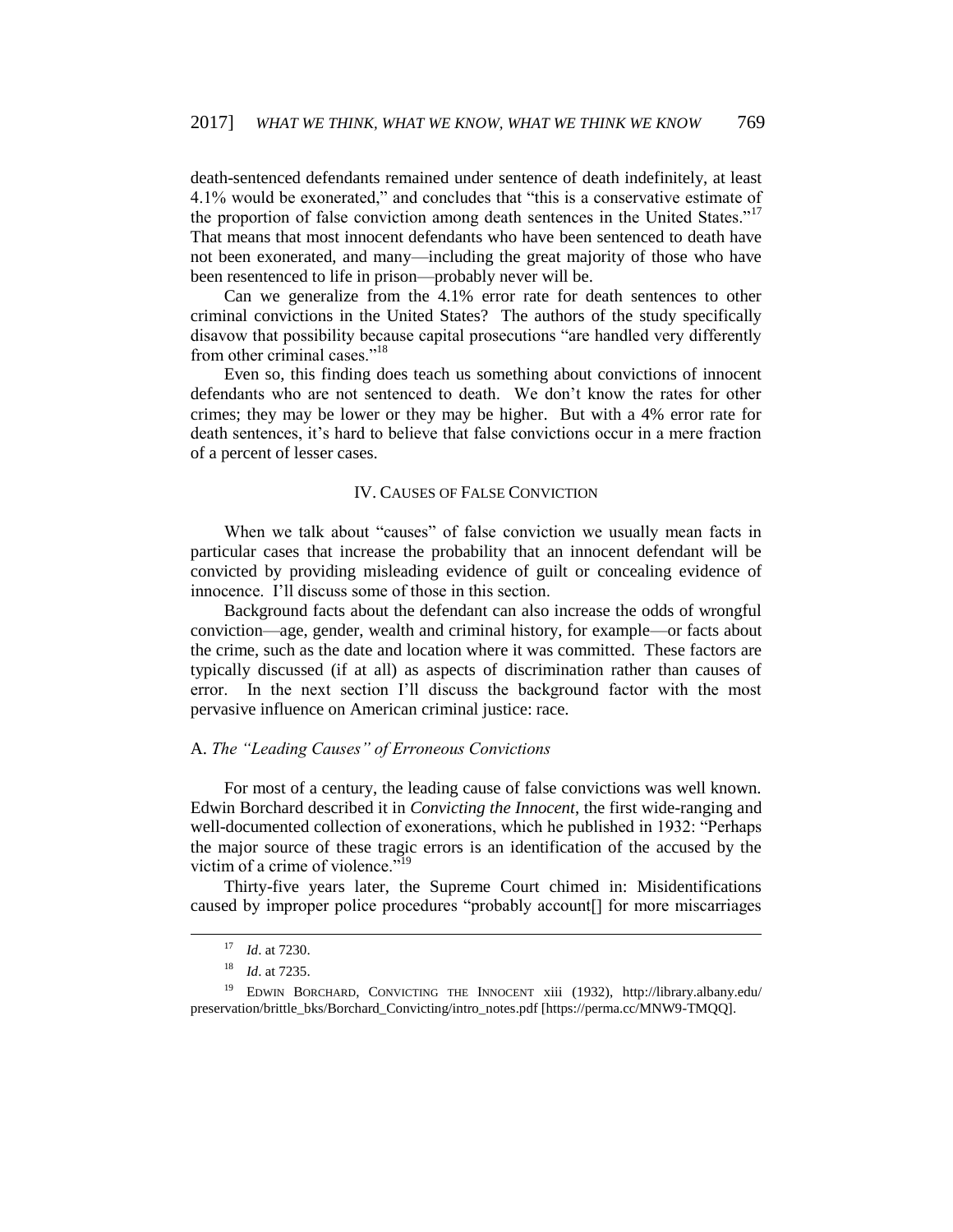of justice than any other single factor—perhaps . . . more such errors than all other factors combined."<sup>20</sup> I said the same myself in an article in 1987: "[A]s far as anyone can tell, eyewitness misidentification is by far the most frequent cause of erroneous convictions."<sup>21</sup> And as recently as April 2015, the Innocence Project website echoed this view: "Eyewitness misidentification is the greatest contributing factor to wrongful convictions."<sup>22</sup>

We were all wrong. As we see in Figure 2, mistaken eyewitness identification is the third most common contributing causal factor in known exonerations. It occurred in 30% of the cases, less often than perjury or false accusations (56% of the cases) and official misconduct (51%).



Figure 2. Exonerations by Contributing Factors

We were wrong because we generalized from the cases we knew. Borchard assembled 65 false convictions from the late nineteenth and early twentieth

 $20$  U.S. v. Wade, 388 U.S. 218, 229 (1967) (quoting WALL, EYE-WITNESS IDENTIFICATION IN CRIMINAL CASES 26).

<sup>&</sup>lt;sup>21</sup> Samuel R. Gross, *Loss of Innocence: Eyewitness Identification and Proof of Guilt*, 16 J. LEGAL STUD. 395, 396 (1987).

 $22$  The Innocence Project has since amended that description to say that "Eyewitness" misidentification is the greatest contributing factor to wrongful convictions *proven by DNA testing*." *Eyewitness Misidentification*, INNOCENCE PROJECT, http://www.innocenceproject.org/causes/eyewit ness-misidentification/ [https://perma.cc/436C-F7X7] (emphasis added).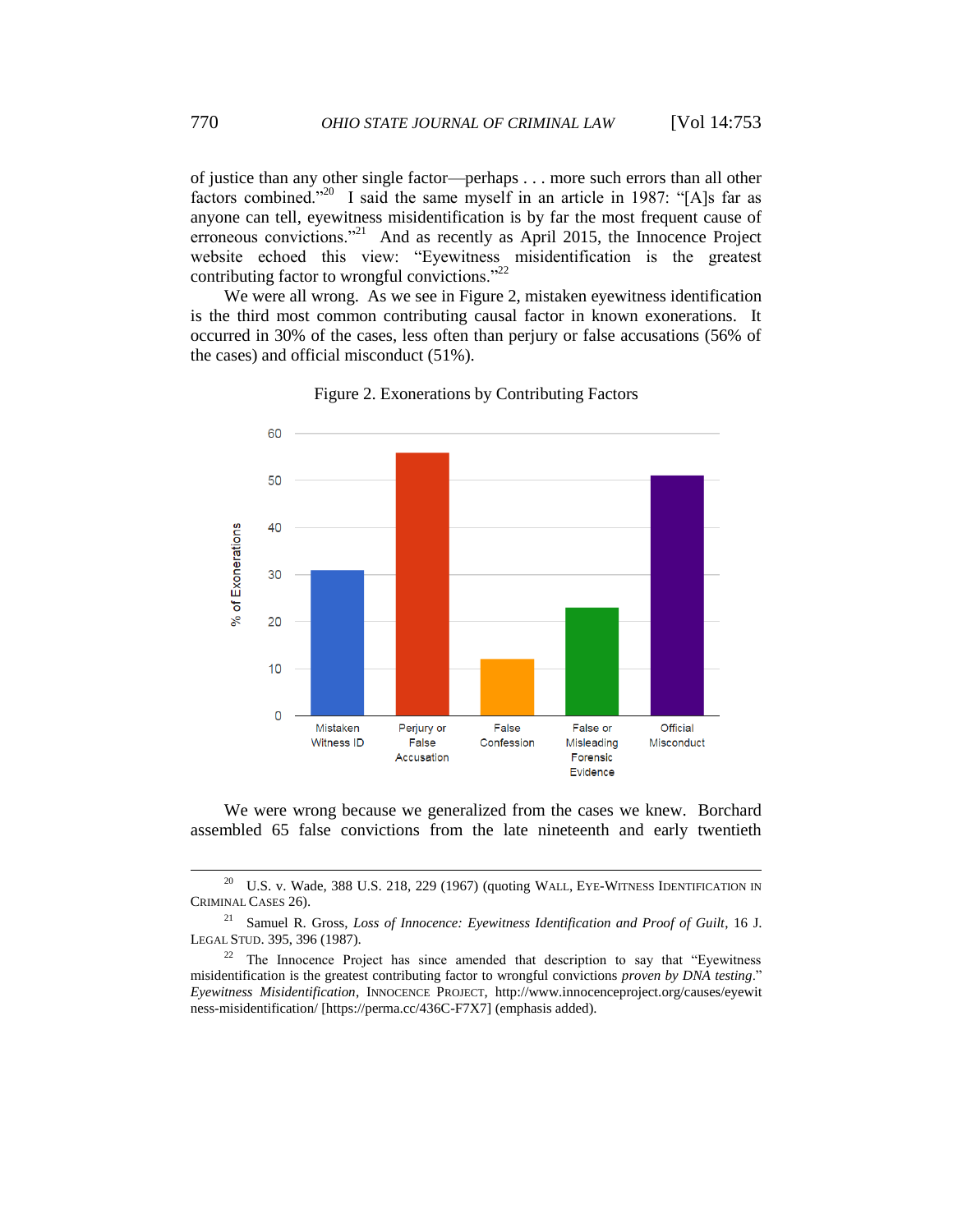centuries, an average of 2 or 3 per year, and had limited information on most of them. Nearly half of that small group included misidentifications, more than any other of several factors he considered. For many years, Borchard's book and a few smaller collections provided the only reasonably systematic case data on wrongful convictions.

The Innocence Project, on the other hand, has assembled a comprehensive collection of exonerations in which DNA evidence established the innocence of the defendant, starting with the first two DNA exonerations in 1989. But DNA testing is useful primarily in rape cases, in which it can often identify the criminal with unmistakable accuracy; 78% of the DNA exonerations on the Innocence Project list include sexual assaults. In the more extensive database maintained by the Registry, sexual assaults are less than a sixth of the total.

Figure 3 displays the same contributing factors we saw in Figure 2, but broken down by the type of the crime. That immediately resolves the apparent conflict between the Registry and the Innocence Project (as of April 2015). Mistaken eyewitness identification, at 70%, is the leading factor contributing to false convictions among *sexual assault* exonerations in the Registry—the category of crimes that dominates the Innocence Project list. But for homicides, child sex abuse and other crimes—which account for 85% of the exonerations in the Registry—mistaken identifications come in third or fourth.





The main lesson to draw from Figure 3 is more general: The frequency of causal factors associated with false conviction varies hugely from one crime to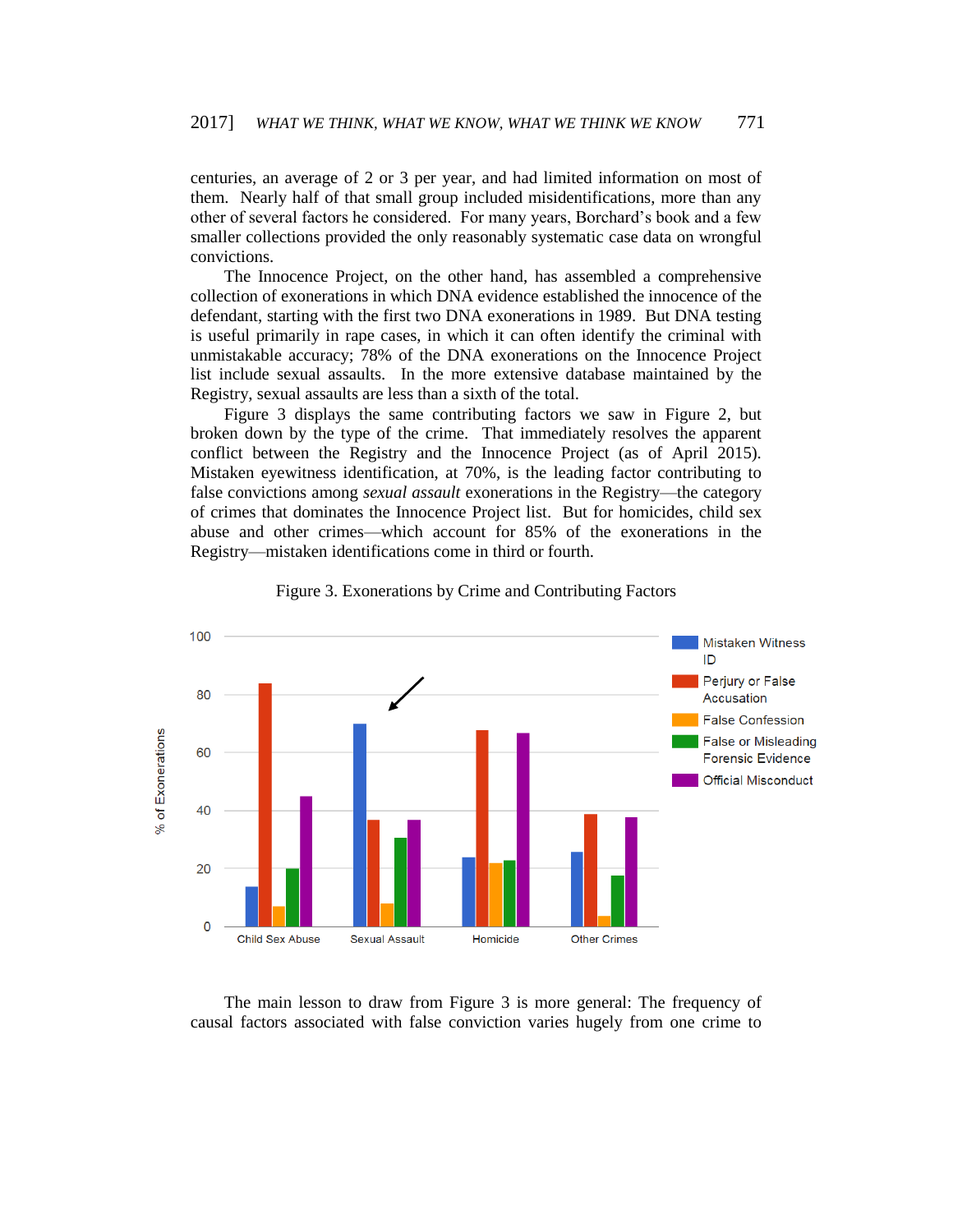another. For example, 69% of exonerations for adult sexual assault include mistaken identifications and 38% include perjury or other deliberate false accusations; but for child sex abuse exonerations it's the other way around: 84% include perjury or false accusation but only 14% had mistaken identifications.

It makes no more sense to talk about the "leading cause" or even the "causes" of "false conviction" in general than it does to talk about the causes of "disease." Cigarette smoking is the main cause of lung cancer, but may have little or no impact on contracting Parkinson's disease; the risk of heart disease is increased by a diet high in saturated fat, but the risk of Ebola is not; and so forth. It's more useful to think of false conviction as a collection of different diseases or syndromes depending on the crime for which the defendant was convicted and on other factors, each with a distinct combination of causal factors.

Table 3 illustrates some of these patterns. (For each category of cases, I have highlighted the most common contributing factor, and any other factor that is present in more than half of the cases.)

| Table 3. Exonerations by Crime and Contributing Factors |             |  |  |
|---------------------------------------------------------|-------------|--|--|
|                                                         | $(N=1,900)$ |  |  |

|                                        | Mistaken<br>Witness<br><b>Identification</b> | Perjury or<br><b>False</b><br><b>Accusation</b> | False<br><b>Confession</b> | False or<br><b>Misleading</b><br><b>Forensic</b><br><b>Evidence</b> | <b>Official</b><br><b>Misconduct</b> |
|----------------------------------------|----------------------------------------------|-------------------------------------------------|----------------------------|---------------------------------------------------------------------|--------------------------------------|
| <b>Murder</b><br>(762)                 | 25%                                          | 69%                                             | 21%                        | 22%                                                                 | 69%                                  |
| Sexual<br>Assault (290)                | 70%                                          | 38%                                             | 8%                         | 32%                                                                 | 38%                                  |
| <b>Child Sex</b><br><b>Abuse (211)</b> | 14%                                          | 84%                                             | 7%                         | 21%                                                                 | 45%                                  |
| <b>Robbery</b><br>(100)                | 81%                                          | 23%                                             | 3%                         | 7%                                                                  | 37%                                  |
| <b>Drug Crimes</b><br>(221)            | 3%                                           | 26%                                             | 2%                         | 46%                                                                 | 24%                                  |
| <b>ALL CASES</b><br>(1,900)            | 30%                                          | 56%                                             | 12%                        | 24%                                                                 | 51%                                  |

 For **murder** exonerations, the leading contributing causes of the underlying false convictions are perjury or false accusation (69%) usually deliberate false testimony identifying the defendant as the killer—equaled by official misconduct (69%). (Murder exonerations also include more than two-thirds of all false confessions in the Registry, but false confessions, while highly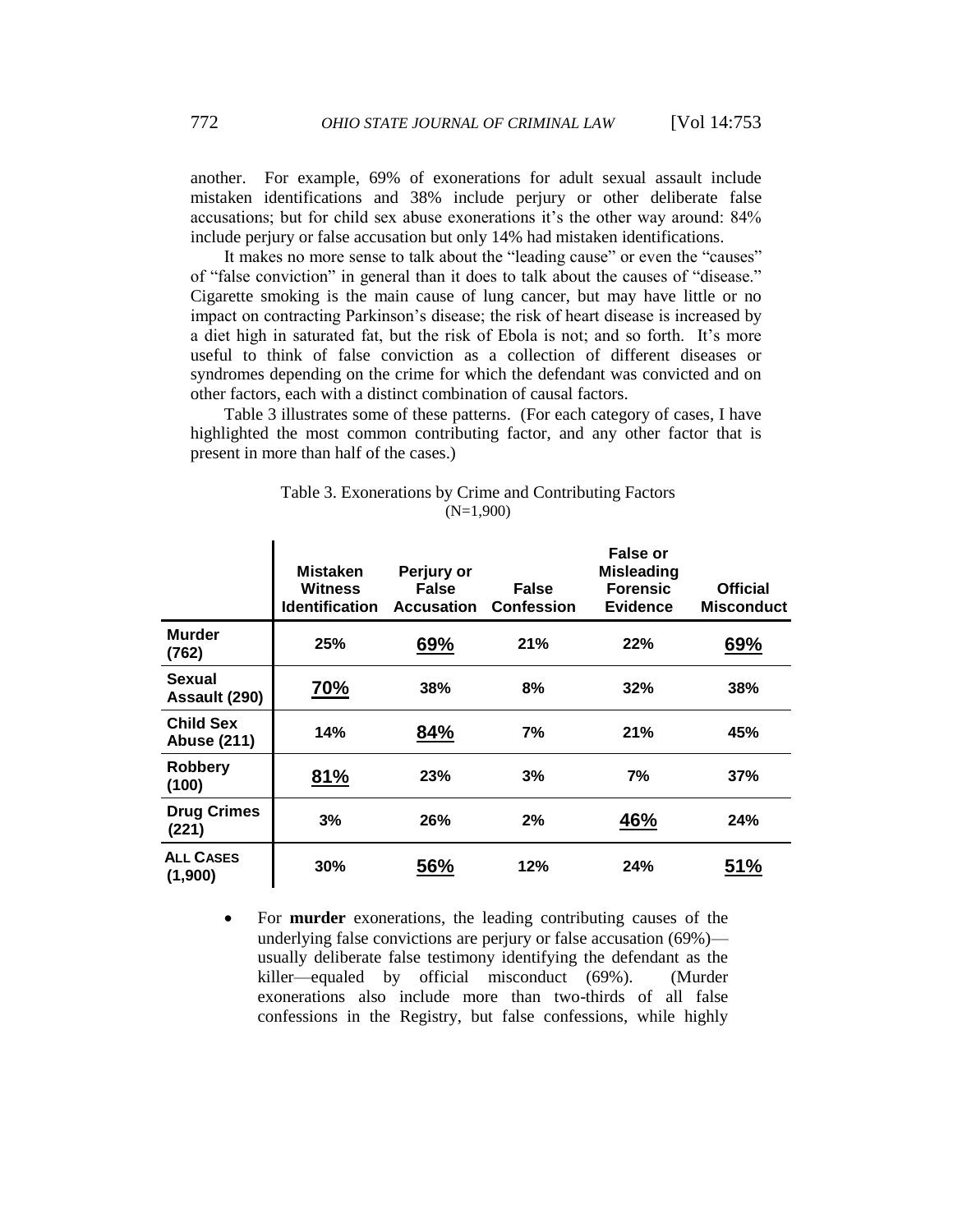important, are comparatively uncommon, occurring in only 12% of all cases).

- The great majority of **sexual assault** exonerations include mistaken witness identifications (70%). Substantial minorities include official misconduct (38%) or perjury or false accusation (38%) usually accusations that the defendant committed an assault that never happened. A comparatively high number of sexual assault cases also include false or misleading forensic evidence (32%).
- **Robbery** exonerations had an even higher rate of mistaken witness identification than sexual assaults (81%), but lower rates of perjury or false accusation (23%) and official misconduct (37%).
- An overwhelming majority of **child sex abuse** exonerations include perjury or false accusations (84%), mostly testimony by the complainants accusing the defendants of fabricated crimes. A large minority include official misconduct (45%).
- The most common contributing cause for **drug crime** exonerations is forensic evidence that falsely identified substances seized from the defendants as illegal drugs (46%). A minority include perjury or false accusations (26%), often by police officers or police informants who framed the defendants for crimes they did not commit.

# B. *What We Miss*

Breaking down exonerations by type of crime helps us understand what we do know about the causes of false convictions, but it doesn't address a bigger problem: There are whole provinces of this territory about which we know little or nothing at all. Our ignorance comes in several flavors.

1. Missing Data in General, and on Inadequate Legal Defense in Particular

The frequencies of the causal factors we list are in part functions of the availability of information. We almost always know when a convicted defendant has confessed; it's a central fact that is likely to be mentioned in any description of a criminal case. But we often have no way of knowing if a witness lied in court, and we're even less likely to know if she lied to an officer on the street or if the prosecutor concealed evidence of the defendant's innocence. A lot of misconduct, in all spheres of life is successfully hidden; if not, there'd be a lot less misconduct to hide.

The same applies, in force, to incompetent or ineffective legal defense. In 23% of the exonerations in the Registry we have clear evidence of what we code as "Inadequate Legal Defense"  $(442/1,900)$ . We believe, however, that many more exonerated defendants—perhaps a majority—would not have been wrongfully convicted if their lawyers had done good work defending them. Ineffective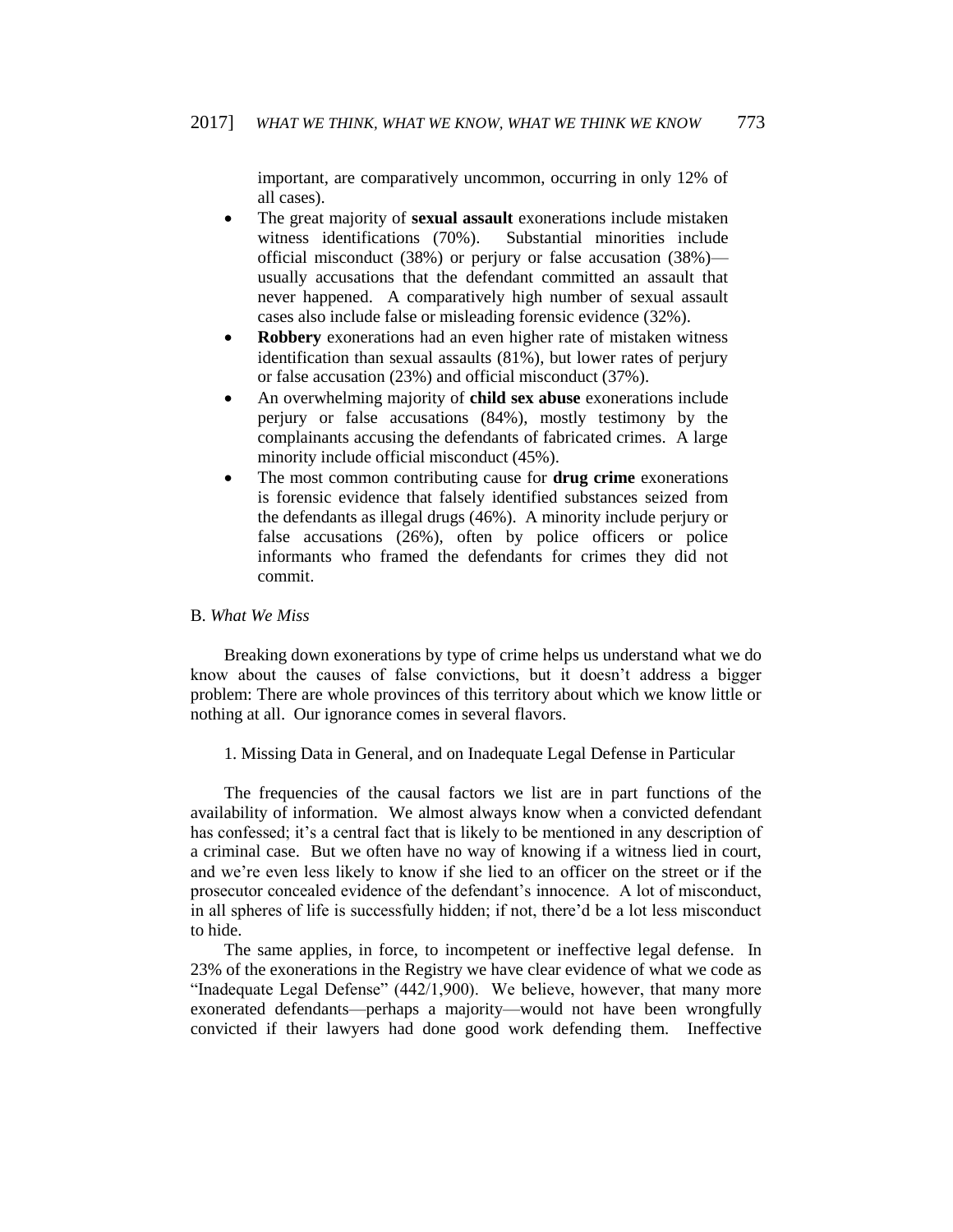defense attorneys may contribute to more false convictions than any other factor we have mentioned, but our data won't tell one way or the other.

The failures of defense counsel are overwhelmingly sins of omission, most often failures to investigate. Unless those failures are actually litigated they are likely to go unmentioned, and in many exonerations the competence of the defense attorney is never explored. For example:

In March 1987, a student at the University of Alabama was raped in her apartment by a masked man who then stole her car. Several days later, another student picked Jeffry Holemon out of a lineup as the man he saw emerging from the victim's car after the rape. Based on that identification, Holemon was convicted in 1988. Ten years later—with the aid of a jailhouse lawyer—Holemon got the DA's office to find the rape kit and do DNA tests on it, which exonerated him. He was released in January 1999.

As far as we know, the quality of Holemon's defense was never raised as an issue at any point. That's not surprising. For all we know, the defense attorney may have failed to interview or call several alibi witnesses who could have testified that Holemon was elsewhere at the time of the crime. But that sort of failure, however damaging, cannot normally be raised on appeal because appeals are limited to the record that was actually made at trial, and litigation on a failure to investigate and present evidence requires a post-trial hearing at which those failures are described for the first time. The issue may be litigated separately after appeal, in collateral review, but that's uncommon because most imprisoned defendants can't afford to hire lawyers and they are not entitled to appointed counsel at that stage. Ten years later, when Holemon was finally exonerated by DNA, no one bothered about what might have happened if his defense at trial had been different.

This seems to be a general pattern. We found clear evidence of unacceptable legal defense work in 21% of the non-DNA exonerations (394/1,486), but only 11% of the DNA cases (48/432), like Holemon's. Apparently, once they have exculpatory DNA evidence, advocates for the exonerees rarely need to try to excavate those ruins.

We identify known instances of Ineffective Legal Defense in the Registry because it's useful to identify the cases in which we know about this problem, but we don't include it in any quantitative descriptions because we can't produce a reasonable estimate of its frequency.

The problem of missing data on Ineffective Legal Defense is apparent because we do know a fair amount about it from those cases in which it is reported. For other potentially important factors—the training, supervision and resources of the police department and prosecutor's office, for example—we have no systematic information whatever.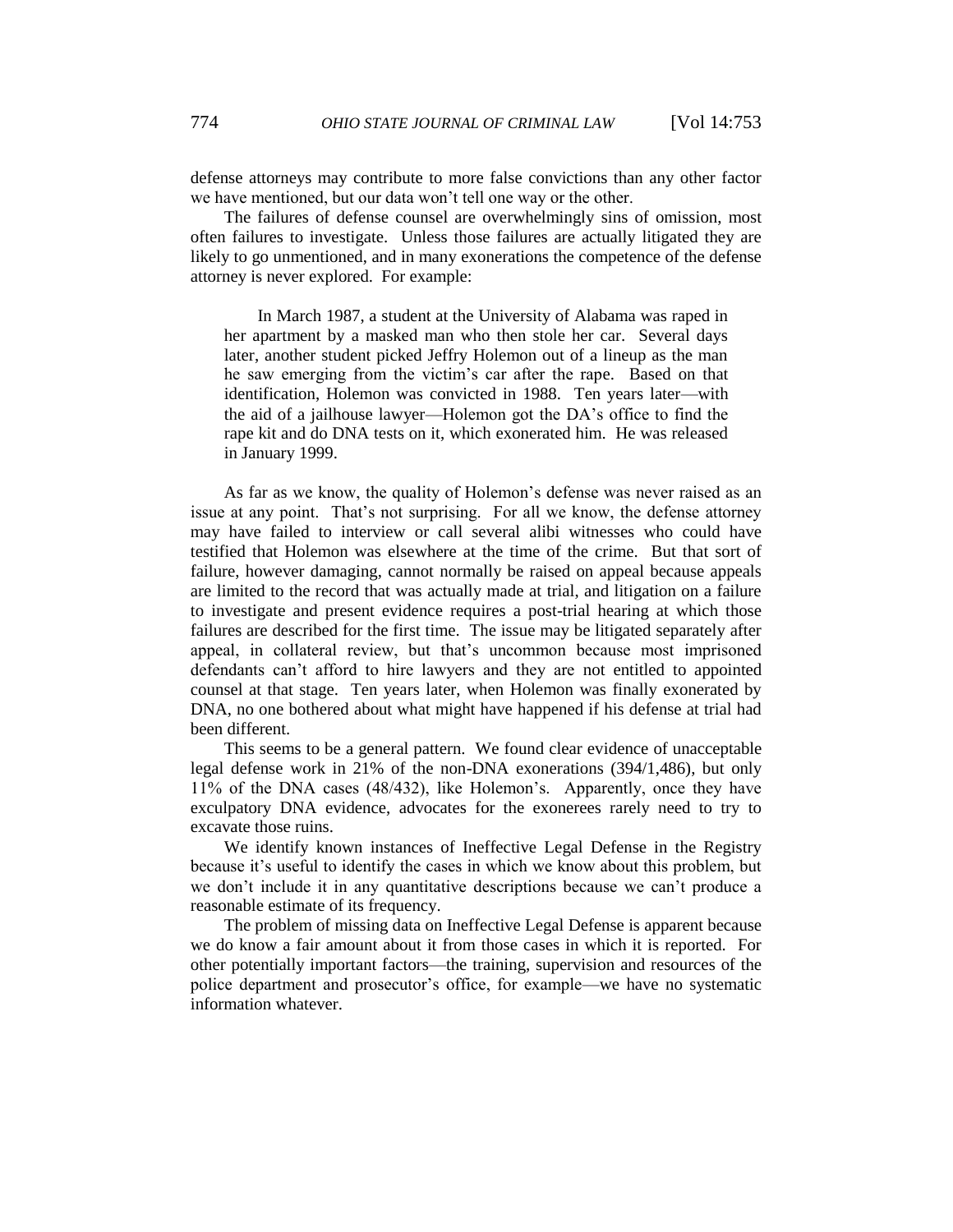# 2. Causal Complexity

In about 80% of rape exonerations, the identity of the man who committed the rape was the only issue at trial, $^{23}$  and 90% of those convictions included mistaken eyewitness identifications. But how could that be otherwise? If the victim had been killed, the case would have been classified as murder rather than rape. Since these rape cases all included victims who survived, in all but a handful the victim testified and identified her attacker. Unless for some reason the victim could not see the rapist (no light; he wore a mask, as in Jeffrey Holemon's case; he covered her face), rape cases are rarely prosecuted unless the victim is able to identify the defendant. Once we learn that the defendant is innocent, we know that she misidentified him.

But that just moves the inquiry back one step: Why did the victim misidentify the defendant? Was it because of the inherent difficulty of the task? Or the suggestiveness of the identification process? Or was the misidentification the product of some earlier misfortune, mistake, or misconduct?

In one case, the victim may have seen the defendant on the street and believed she recognized him as the man who raped her a week before. In another, she may have been persuaded that the defendant was the rapist by a detective who told her that the defendant had committed five other rapes in the area that year. In both cases, the misidentification caused the false conviction, but if we don't know what led to it we can't say how it might have been prevented. The category— "misidentification"—is too general, and the information we need to focus in on the sequence of events is often unavailable.

This difficulty applies with equal force to events that occur after a particular factor has come into play. Even critical investigative errors do not necessarily lead to false convictions; in fact, the evidence we have suggests that they usually don't:

- A 1987 study collected 60 eyewitness misidentifications in criminal investigations, 58% of which did not lead to convictions.<sup>24</sup>
- A 2004 study examined 125 cases with proven false confessions; in 81 of them—almost two-thirds of the total—the defendant was never convicted, usually because charges were dropped before trial or never filed at all because of clear evidence of innocence.<sup>25</sup>

 $\overline{a}$ 

<sup>&</sup>lt;sup>23</sup> In the remaining 20% of rape exonerations the assault never happened. Instead, the supposed victim lied about a consensual sexual encounter or fabricated an attack from scratch. These cases almost always involve accusations against men who were known to the complainants.

<sup>24</sup> Gross, *supra* note 21, at 414.

<sup>25</sup> Steven A. Drizin & Richard A. Leo, *The Problem of False Confessions in the Post-DNA World*, 82 N.C. L. REV. 891, 951 (2004). It's likely many similar cases went unnoticed in this and the previous study cited because misidentifications and false confessions that are exposed early in the process and then disregarded probably attract much less attention than those that are discovered later on, after more damage is done.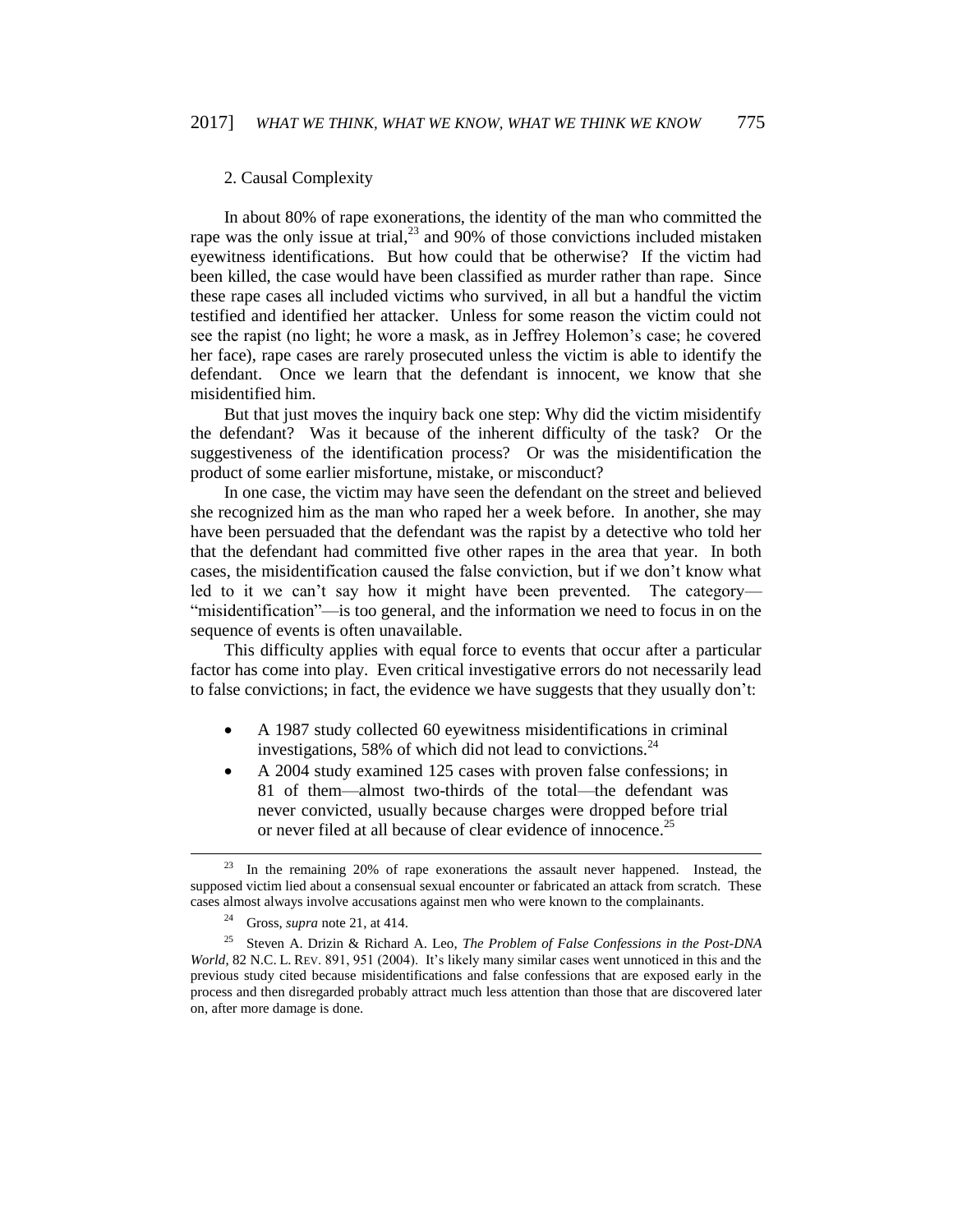In other words, frequently the critical question is not "Why was the defendant misidentified?" but "Why did a misidentification lead to an erroneous conviction?" To answer that question, we need to learn how erroneous convictions are avoided in most cases in which innocent suspects are misidentified (or confess). We can't do that by looking solely at cases in which innocent defendants were convicted.

### 3. Missing Cases: Guilty Pleas

Since the beginning of 2014, 133 defendants have been exonerated in Harris County, Texas (home to Houston), after pleading guilty to drug possession. In all of these cases, the defendants pled guilty before the supposed drugs they possessed were tested in a crime lab, and were exonerated weeks, months or years later after testing was done and no illegal drugs were found.

Why did these defendants plead guilty even though they possessed no controlled substances? Some may have had powders or pills that they thought were illegal drugs but were not. But as far as we can tell, most pled guilty to get out of jail.

In a typical case, the defendant had a criminal record and could not post the comparatively high bail that was set for him. If he pled not guilty he'd remain in jail for months before trial, and then risk years in prison if convicted. It's hardly surprising that an innocent defendant in that situation would accept a deal to plead guilty and go home immediately or in a few days or weeks.

The only reason we know about these false guilty pleas is that the Harris County crime lab tests the materials seized from the defendants after they plead guilty. Few crimes labs do that, which means that lab tests are rarely done in routine drug cases, since more than 95% or more of drug possession convictions are based on guilty pleas—in Harris County, it's 99.5%—and most are entered before lab tests. Instead, most arrests are based on cheap and notoriously errorprone, on-the-spot "presumptive" field tests for drugs, and nothing more is done before the inevitable guilty plea. $^{26}$ 

In Dallas, in the early 2000s, the District Attorney's Office had a policy against analyzing suspected drugs in its forensic lab unless the case was going to trial. As a result "any defendant unwilling to risk a jury verdict and long sentence would never know if the drugs he had just pleaded guilty to selling were, in fact, drugs."<sup>27</sup>

<sup>26</sup> Ryan Gabrielson & Topher Sanders, *How a \$2 Roadside Drug Test Sends Innocent People to Jail*, N.Y. TIMES MAG. (July 7, 2016), http://www.nytimes.com/2016/07/10/magazine/how-a-2 roadside-drug-test-sends-innocent-people-to-jail.html?\_r=0 [https://perma.cc/QK72-LGC6].

<sup>27</sup> Mark Donald, *Dirty or Duped?*, DALL. OBSERVER (May 2, 2002), http://www.dallas observer.com/news/dirty-or-duped-6394643. *See also* Robert Tharp, *Drug Cases Marred - Several Arrests Jeopardized by Fake Cocaine Dallas Police Examining Paid Informant's Role in Targeting Dealers*, DALL. MORNING NEWS, Jan. 1, 2002, at 23A; Paul Duggan, *"Sheetrock Scandal" Hits Dallas Police*, WASH. POST, Jan. 18, 2002, at A12.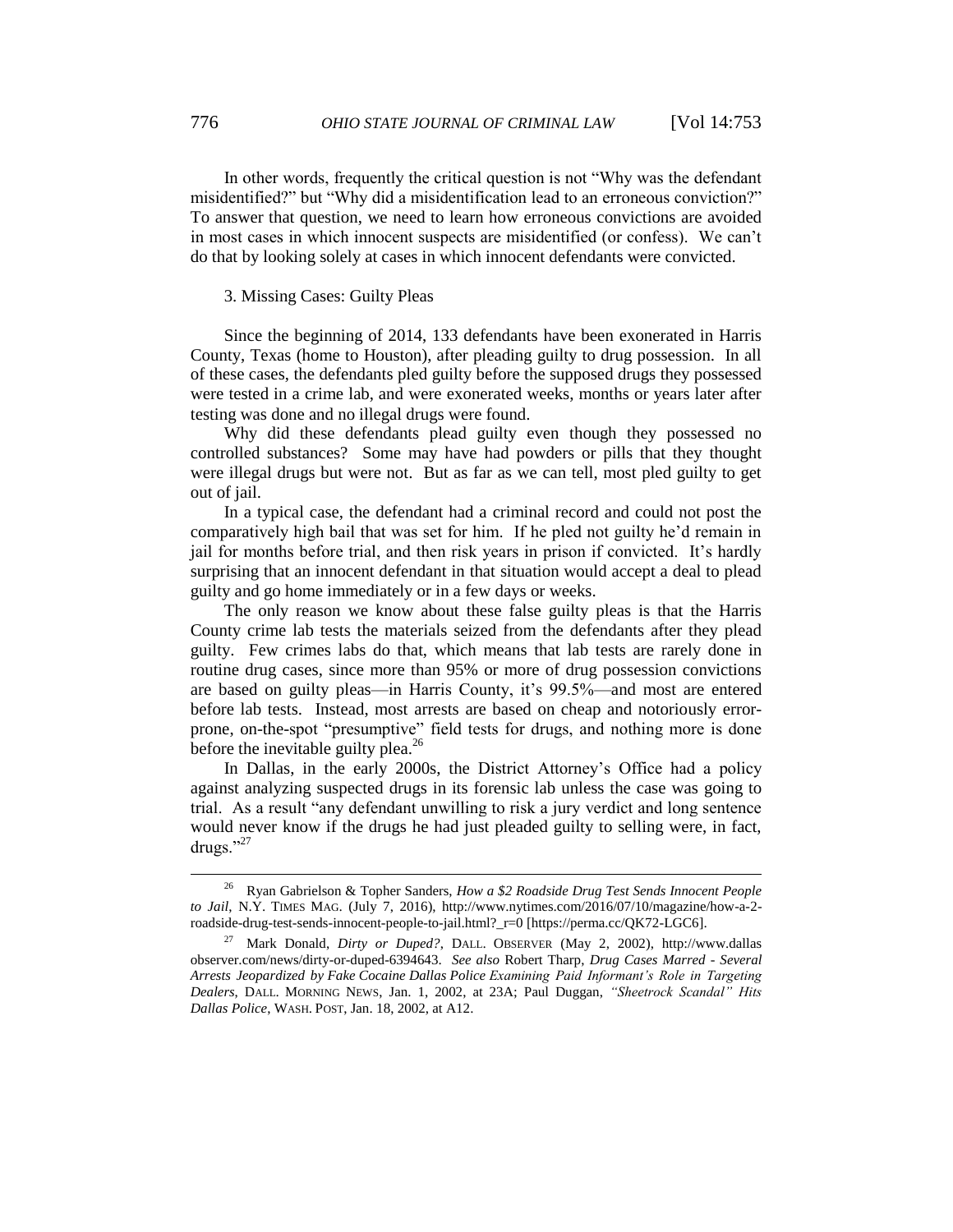That enabled the notorious "Dallas Sheetrock Scandal:" dozens of defendants were framed by police who faked field tests on many kilos of "cocaine" that was really powdered gypsum, the main component of the building material sheetrock. It continued for years because no defendant asked for a lab test. That's extreme, but the ordinary, everyday bureaucratic pressure of pre-trial detention can do a lot of the same work.

Even in Harris County, where post-plea lab tests were run, they had little effect for years. Sometimes the tests weren't done until long after the defendants had served their sentences. Often the paperwork notifying the prosecutor of the results got lost or misplaced. By early 2014, when the DA's office realized the magnitude of the problem, they had a backlog of more than 200 defendants who pled guilty to possession of non-existent drugs; they're still working through it.

If post-plea drug tests were routinely done across the country, we'd learn about thousands of additional false drug convictions in other counties. But that would only be the tip of a huge iceberg.

Hundreds of thousands of defendants plead guilty every year to avoid pre-trial detention in non-drug cases. Why wouldn't they? Those charged with misdemeanors and light felonies may face months, even years in jail waiting for trial, but get weeks or days—or no time at all—if they plead guilty.

How many of these defendants are innocent? We have no idea, and no way to find out. A simple drug test won't answer the question, and nobody is going to reinvestigate a routine shoplifting, assault, or disorderly conduct case. Judging from drug possession pleas in Harris County, it's many thousands.

If I had to bet, I'd say the most common cause of false conviction, by far, is the prospect of prolonged pretrial detention of innocent criminal defendants who are unable to post bail in comparatively low-level prosecutions. But—except for the unique context of drug possession guilty pleas in Harris County—almost none of them show up among the exonerations we post on the Registry.

Plea bargaining is the great American method of sweeping problems in criminal cases under the rug. The defendant's constitutional rights may have been violated? No problem; give him a good enough deal, he'll plead guilty and that'll be the end of it. The evidence of guilt is weak? Reduce the charges enough and he'll probably go for it, and then we'll never have to present what evidence we do have.

That applies to innocence. An innocent defendant who pleads guilty is far less likely to be exonerated than one who goes to trial. It's much harder to convince anybody that you're innocent when you told a court that you're guilty; you have fewer avenues for review; and, most important, if you take a plea bargain you will get a shorter sentence, usually a much shorter sentence—that's why defendants accept plea bargains—and the scarce resources it takes to reopen a case and achieve an exoneration are usually reserved for defendants with more severe punishments.

Guilty pleas account for 95% of felony convictions, but—excluding drug cases—only 10% of known exonerations. That's an exoneration rate 170 times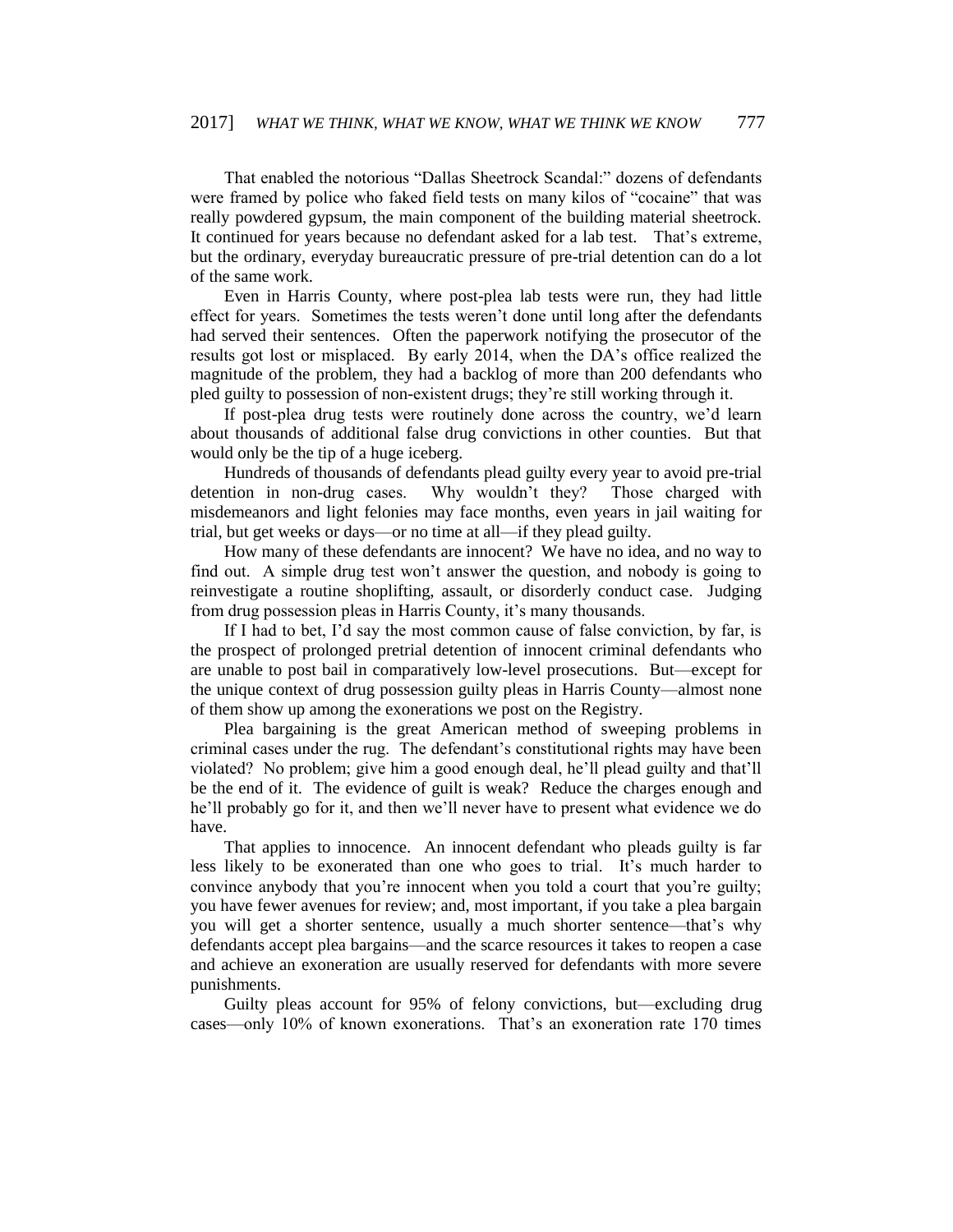lower than for trials. If you believe it reflects the actual rate of errors in the 95% of convictions that are based on plea bargaining, it's very reassuring. Thus, for example, a distinguished Colorado judge wrote that "I can't imagine the 'innocentbut-pleading' rate is anywhere near 1 out of 100," which led him to conclude that "wrongful convictions  $[are]$ ... exceedingly rare."<sup>28</sup> In general, we have no idea how many innocent defendants plead guilty because we almost never try to find out.

In Harris County, for drug possession cases, no one had to try. The police lab just ran the tests and eventually the lawyers and the courts took notice. It was serendipitous—cheap, easy and definitive—and the proven cases of innocent people who pled guilty are anything but rare.

Are there other major causal factors that lead to other types of false convictions that rarely turn into exonerations? We don't know.

# V. RACE

Race is a major factor in the production of false convictions in the United States. The basic numbers tell the story. Whites are 62% of the national population, as of 2014, but 39% of known exonerees; blacks make up 12% of the population and 47% of exonerations—including 50% of exonerations for murder, 59% of exonerations for sexual assault and 55% of exonerations for drug crimes. Other things equal, an African American is about six times more likely to be falsely convicted of a crime and then exonerated than a non-Hispanic white American.

Other things, of course, are anything but equal. African Americans are heavily over-represented throughout the criminal justice system. In 2006, for example, 39% of defendants convicted of violent felonies in state courts were black, as were  $44\%$  of those convicted of drug crimes.<sup>29</sup> The overall rate of imprisonment for black men is nearly six times the rate for white men,  $30$  which seems comparable to the racial imbalance in exonerations.

 $\overline{a}$ 

<sup>&</sup>lt;sup>28</sup> Morris B. Hoffman, *The Myth of Factual Innocence*, 82 CHI.-KENT. L. REV. 663, 672 n.44, 671 n.38 (2007).

<sup>&</sup>lt;sup>29</sup> SEAN ROSENMERKEL, MATTHEW DUROSE & DONALD FAROLE, JR., BUREAU OF JUSTICE STATISTICS, U.S. DEP'T OF JUSTICE, FELONY SENTENCES IN STATE COURTS, 2006 - STATISTICAL TABLES 17 tbl.3.2 (2009), http://www.bjs.gov/content/pub/pdf/fssc06st.pdf [https://perma.cc/Z657- F7H2].

<sup>&</sup>lt;sup>30</sup> E. ANN CARSON, BUREAU OF JUSTICE STATISTICS, U.S. DEP'T OF JUSTICE, PRISONERS IN 2014, at 15 tbl.10 (2015), http://bjs.ojp.usdoj.gov/content/pub/pdf/p14.pdf [https://perma.cc/FG5G-WU6T]. The numbers of convicted and imprisoned defendants in this section are all approximations taken from studies by the Bureau of Justice Statistics of the United States Department of Justice. These studies are spotty and incomplete, but they provide best available national data. As a result, the numbers in the text, while telling, have to be considered as illustrations. I do not compare exoneration and national criminal justice data for Hispanic defendants because that ethnic category is tabulated differently in different studies, and the quality of the data is worrisome.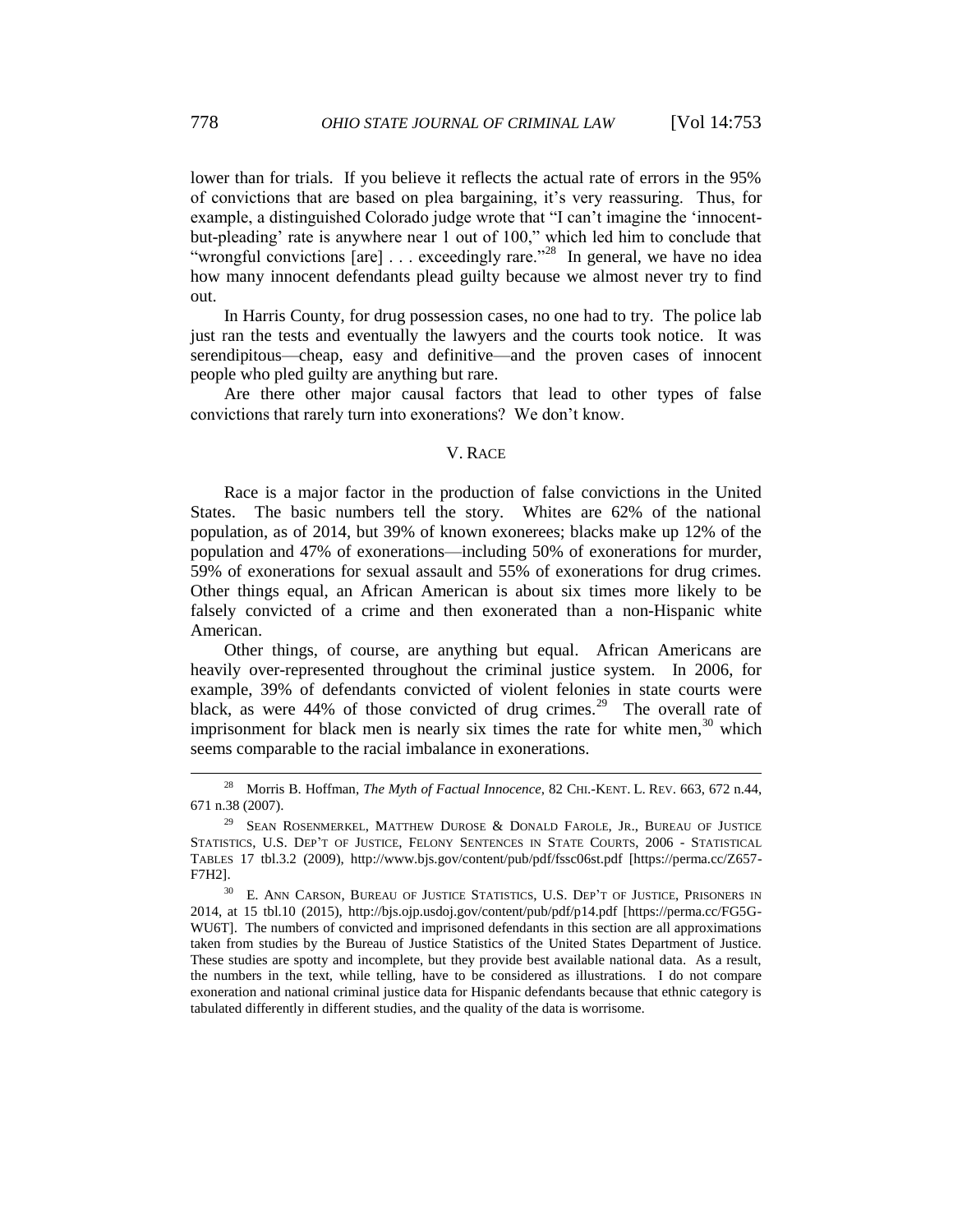But these two racial patterns are not comparable. For the most part, inmates in American prisons are guilty. The African Americans among them may have been victims of discrimination by the police or in court, but the overwhelming majority are imprisoned for crimes they did commit. Exonerees, whatever their race, are innocent victims of the criminal process.

The large and consistent racial disparities we see in exonerations are not caused by the criminal conduct of the innocent defendants. They must be due to racial differences in criminal investigation, prosecution and punishment.

Figuring out how that racial gulf is generated, however, is more complicated. Table 4 displays the racial proportions of exonerations for several major crimes:

|                                       | White | <b>Black</b> | <b>Hispanic</b> | Other | <b>TOTAL</b> |
|---------------------------------------|-------|--------------|-----------------|-------|--------------|
| <b>Murder</b><br>(762)                | 36%   | <u>50%</u>   | 12%             | 2%    | 100%         |
| Sexual Assault<br>(290)               | 34%   | 59%          | 6%              | $1\%$ | 100%         |
| <b>Child Sex</b><br><b>Abuse(211)</b> | 64%   | 25%          | 9%              | 2%    | 101%         |
| <b>Robbery</b><br>(100)               | 20%   | 62%          | 15%             | 3%    | 100%         |
| <b>Drug Crimes</b><br>(221)           | 24%   | 55%          | 19%             | 2%    | 100%         |
| <b>ALL CRIMES</b><br>(1,900)          | 39%   | 47%          | 12%             | 2%    | 100%         |

Table 4. Exonerations by Race of Defendant and Type of Crime<sup>\*</sup> (N=1,900)

\* Percentages may not add up to 100% due to rounding.

We'll look at three types of crimes.

# A. *Murder*

 $\overline{\phantom{a}}$  , where  $\overline{\phantom{a}}$ 

Most of the huge racial disparity in murder exonerations can be traced to equally huge disparities in murder convictions. African Americans are about six times more likely to be convicted of murder than white Americans, and more than seven times as likely to be killed in a homicide. These killings are overwhelmingly intra-racial: 86% of white murder victims and 92% of black murder victims were killed by members of their own race.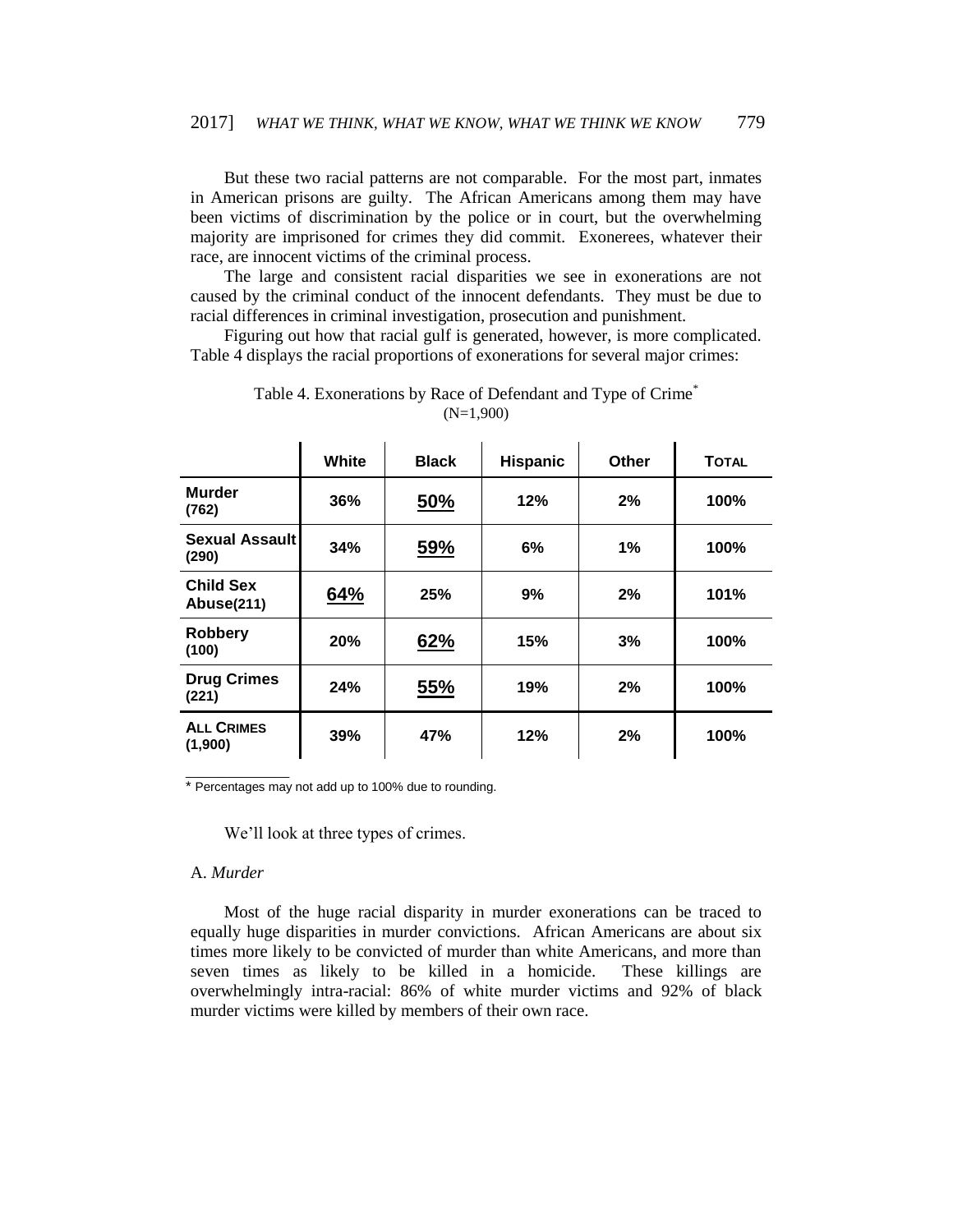Police who are searching for a killer usually learn his race from witnesses. When they're told he's black, they will, appropriately, focus on black suspects. If there are no witnesses who saw the killer, the police will assume that he's probably from the same neighborhood and social circle as the victim—and therefore, given pervasive racial segregation, probably of the same race. Which is true. As a result, African Americans are far more likely than whites to be investigated, arrested and convicted of murder—and inevitably, far more likely to be falsely convicted.

Innocent black suspects, including those who are convicted and the few who are exonerated, are not responsible for the epidemic of black on black murders. They are collateral damage. They pay a heavy price for living in communities where murder is common. Like their relatives and neighbors who are killed, they are victims of those murders.

Racial differences in murder convictions, however, do not entirely explain the enormous difference in the rates of exoneration. Forty-two percent of defendants imprisoned for murder are African-American but they account for the same number of exonerations as the remaining 58%. That means that on average, a prisoner convicted of murder is 38% more likely to be exonerated if he is black. Unless some unknown and improbable process gives innocent black convicts a big advantage in obtaining exonerations, it also means that blacks convicted of murder are about 38% more likely to be innocent than other prisoners doing time for murder.

Some of this additional risk of erroneous conviction is caused by racism. For example:

In 1980, a Texas ranger investigating the rape-murder of a high school student told the two custodians who found the body, Clarence Brandley and a white colleague, "One of you is going to have to hang for this" and, turning to Brandley, added, "Since you're the nigger, you're elected." Brandley was sentenced to death in 1981 and exonerated in 1990.

In 1987, in Monroeville, Alabama, police framed Walter McMillian for the murder of a clerk at a dry cleaner's. McMillian, a 46-year old African-American man, had numerous alibi witnesses, all black: he was at a fish fry at the time of the killing. The only reason to suspect him was that he had a white girlfriend. McMillian was sentenced to death in 1988 and exonerated in 1993.

Most of the racial disparity in exonerations that's not explained by murder convictions is probably caused by less overt biases, intentional or unintentional. Police and prosecutors may think that because blacks as a group are more likely to commit murder than whites, the individual black suspect before them is more likely to be guilty than a white suspect facing the same evidence. This is a form of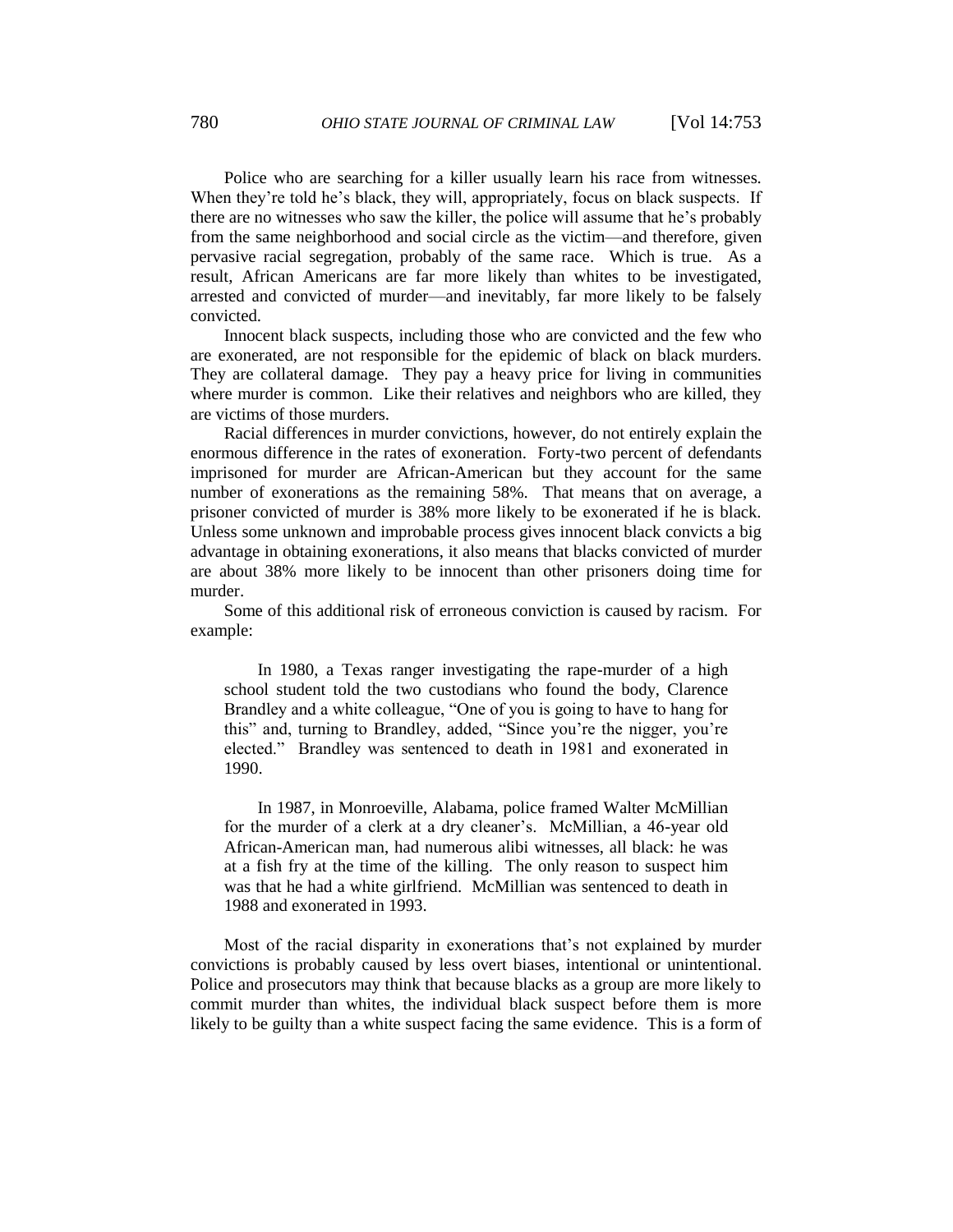racial profiling. Or they may simply mistrust claims of innocence by black defendants and alibi evidence from black witnesses because black people are unfamiliar to police officers who are themselves white and seem less trustworthy than white witnesses.

# B. *Sexual Assault*

The over-representation of black defendants in exonerations is even greater for sexual assault than for murder, 59% compared to 50%, five times the proportion of African-Americans in the population. Unlike murder, these numbers are way out of line with the racial composition of sexual assault convictions. As of 2013, 24% of American prisoners convicted of sexual assault were black, while 47% were white and  $22\%$  were Hispanic.<sup>31</sup> Judging from known erroneous convictions, a prisoner serving time for sexual assault is about three-and-a-half times as likely to be innocent if he's black than if he's white.

As we've seen, 71% of rape exonerations include eyewitness mistakes; in 70% of those cases the defendant was black. In nearly half of all rape exonerations with eyewitness misidentifications black men were convicted of raping white women, a racial combination that appears in no more than 6% of sexual assault convictions in the United States. $32$ 

There are many possible explanations for this disturbing pattern, but the simplest is probably the most powerful: the perils of cross-racial identification. One of the strongest findings of systematic studies of eyewitness identification is that white Americans are much more likely to mistake one black person for another than to do the same for members of their own race.<sup>33</sup>

But eyewitness misidentification is not the only troubling factor in these cases. Black defendants also account for 43% of rape exonerations that do not include eyewitness mistakes. Of all the problems that plague American criminal justice, few are as incendiary as the relationship between race and rape, so it's no surprise that racial bias and outright racism also play a role in wrongful convictions for sexual assault. Marvin Anderson, for example, was suspected of rape in Virginia because the real rapist told the victim that he "had a white girl," and Anderson was the only black man known to the police who lived with a white woman. He spent 15 years in prison before he was exonerated by DNA.

<sup>31</sup> CARSON, *supra* note 30, at 30 App. tbl.4 (the remaining 7% were American Indians and Alaska Natives; Asians, Native Hawaiians, and other Pacific Islanders; and persons of two or more races).

<sup>32</sup> *See* Gross et al., *supra* note 8, at 548 n.55.

<sup>33</sup> *See* Christian A. Meissner & John C. Brigham, *Thirty Years of Investigating the Own-Race Bias in Memory for Faces: A Meta-Analytic Review*, 7 PSYCHOL. PUB. POL'Y & L. 3 (2001).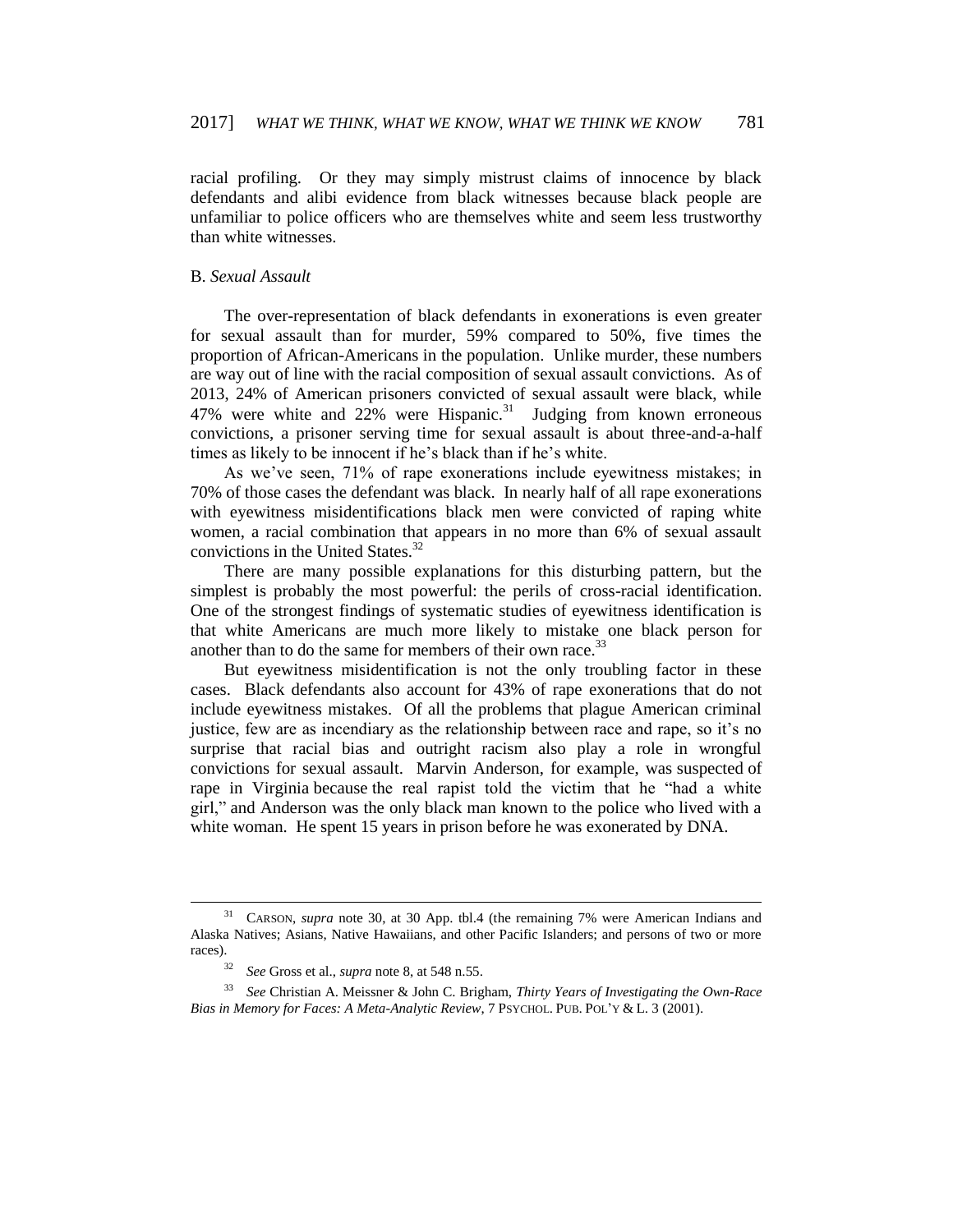## C. *Drug Crimes*

Enforcement of drug laws bears little resemblance to law enforcement for violent crimes. Illegal drug use is the quintessential victimless crime. It's only rarely reported to the police, so we have no direct information on the frequency or characteristics of drug offenses. The only systematic data on illicit drug use in the United States come from anonymous annual surveys by the federal Department of Health and Human Services. The most recent survey, like earlier ones, found that about 10% of the population over 12 years of age used illegal drugs in the previous year, and that this use was more or less evenly distributed by race: 8.8% for Hispanics, 9.5% for whites and 10.5% percent for blacks.<sup>34</sup>

Convictions for drug crimes are another matter entirely. Thirty-eight percent of those serving prison terms for drug offenses are black, more than three times their proportion in the population.<sup>35</sup> Most of these prisoners were convicted of drug trafficking. We don't have decent data on the number of drug sellers by race (or at all); the number of African Americans drug dealers on the street could conceivably be proportional to their number in prison but it seems unlikely since most users get drugs from members of their own race. But 40% of those imprisoned for drug possession are also black, compared to 37% who are white, despite the fact that blacks are 12% of the population and use drugs at about the same rate as whites.

Drug crime exonerations are even more racially concentrated: 55% have black defendants and 24% white defendants. Doing the math, we find that overall blacks are more than five times as likely to go to prison for drug possession as whites, and (judging from exonerations) innocent black people are about ten times more likely to be convicted of any drug crime than innocent white people.

Most drug defendants are convicted of misdemeanors, and even for felonies relatively few go to prison. In general, convictions with comparatively light sentences are heavily underrepresented among exonerations, as we've seen. But we have a unique window on errors in ordinary, low-level drug cases: the 133 Harris County (Texas) guilty-plea drug exonerations that I discussed in the previous section.

<sup>&</sup>lt;sup>34</sup> SUBSTANCE ABUSE & MENTAL HEALTH SERVS. ADMIN., U.S. DEP'T OF HEALTH & HUMAN SERVS., PUB. NO. 14-4863, RESULTS FROM THE 2013 NATIONAL SURVEY ON DRUG USE AND HEALTH: SUMMARY OF NATIONAL FINDINGS 26 (2014), http://www.samhsa.gov/data/sites/default/files/NSDUH resultsPDFWHTML2013/Web/NSDUHresults2013.pdf [https://perma.cc/9Y6Y-T95N]. The rate was considerably lower for Asian, 3.1%, and a bit higher for Native Americans, Pacific Islanders and those who identify with more than one race.

<sup>35</sup> CARSON, *supra* note 30, at 30 App. tbl.4. A 2009 study by Human Rights Watch found comparable racial ratios for drug crime arrests from 2000 through 2007. HUMAN RIGHTS WATCH, DECADES OF DISPARITY: DRUG ARRESTS AND RACE IN THE UNITED STATES (2009), https://www.hrw. org/report/2009/03/02/decades-disparity/drug-arrests-and-race-united-states [https://perma.cc/TB55-BPS6].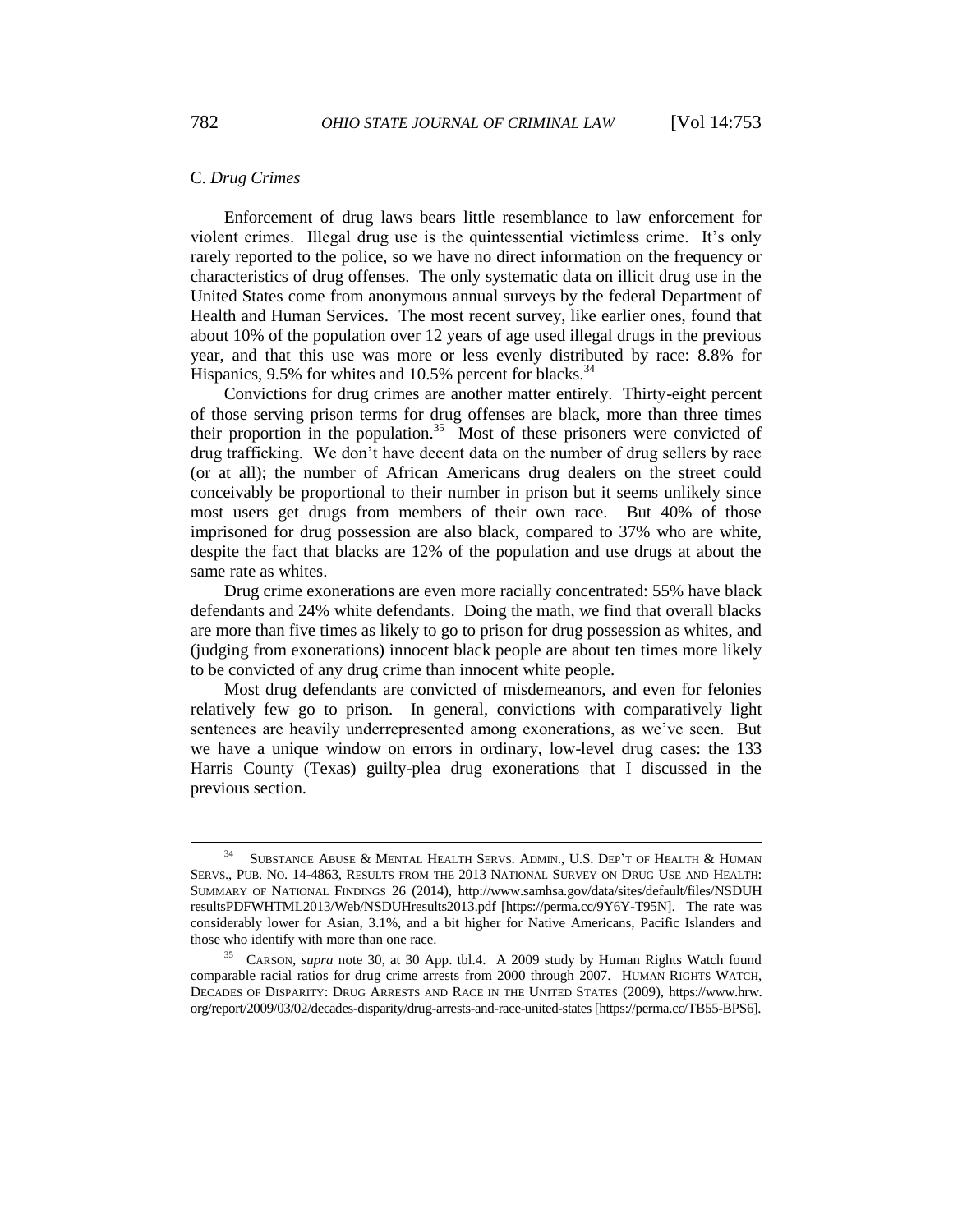Thirty-nine percent of the 133 Harris County guilty-plea drug exonerations were misdemeanors, compared to 1%, for the rest of the Registry. Only seven of the 133 were sentenced to prison, five of them for two years each, one for six years, and one for seven; ninety-seven were sentenced to shorter terms of confinement in jail; and 29 were sentenced to probation. By contrast, among the 88 other drug exonerees in the Registry, only 18 got no incarceration, while twothirds (58) were sentenced to two years or more in prison, including seven who got life sentences.

In other words, these 133 guilty plea cases from Harris County look a lot more like routine drug prosecutions than the other drug exonerations we know about, as we would expect since those drug defendants were exonerated by a fortuity—post conviction drug tests showed up unbidden—rather than as a result of a concerted effort.

Despite the unique setting, the racial composition of the Harris County drug exonerations is familiar: 62% of the exonerees are black in a county with 20% black residents, about five times the rate for other racial groups.

We know why these innocent black defendants in Harris County pled guilty rather than go to trial: It was their best option, given that they had been arrested, charged and held in jail. The real question is this: Why were so many innocent black defendants arrested for drug possession and held on bail when there is no reason to believe that blacks are more likely than whites to possess illegal drugs?

Most of these arrests were based on erroneous drug field tests on materials found in searches conducted after traffic stops. Anybody who is subjected to that process is at risk of a false conviction. I have no useful data on policing in Harris County, but across the country, African American drivers are about as likely to be stopped as white drivers, but three times as likely to be searched once stopped.<sup>36</sup> As a result, they bear much of the brunt of drug law enforcement—including false drug possession convictions, which may number in the thousands if not tens of thousands a year.

Why do officers search African Americans for drugs at such a high rate? Part of the reason, no doubt, is outright conscious racism. For the most part, however, the explanations are more mundane.

Blacks are more likely than whites to live and work in areas that are heavily patrolled because of high crime rates.

Blacks may also draw more police attention because they are several times more likely than whites to have criminal records.<sup>37</sup> Those records also mean that

 $36$  CHRISTINE EITH & MATTHEW R. DUROSE, U.S. DEP'T OF JUSTICE, BUREAU OF JUSTICE STATISTICS, CONTACTS BETWEEN POLICE AND THE PUBLIC, 2008, at 7 tbl.9 & 10 tbl.14 (2011), http://www.bjs.gov/content/pub/pdf/cpp08.pdf [https://perma.cc/FW3T-5SSC].

<sup>37</sup> *See, e.g.*, Sarah Shannon et al., *Growth in the U.S. Ex-Felon and Ex-Prisoner Population, 1948 to 2010* (2011), http://paa2011.princeton.edu/papers/111687 [https://perma.cc/SE4J-SLBD] (paper delivered at the Population Association of America Annual Meeting on Apr. 1, 2011).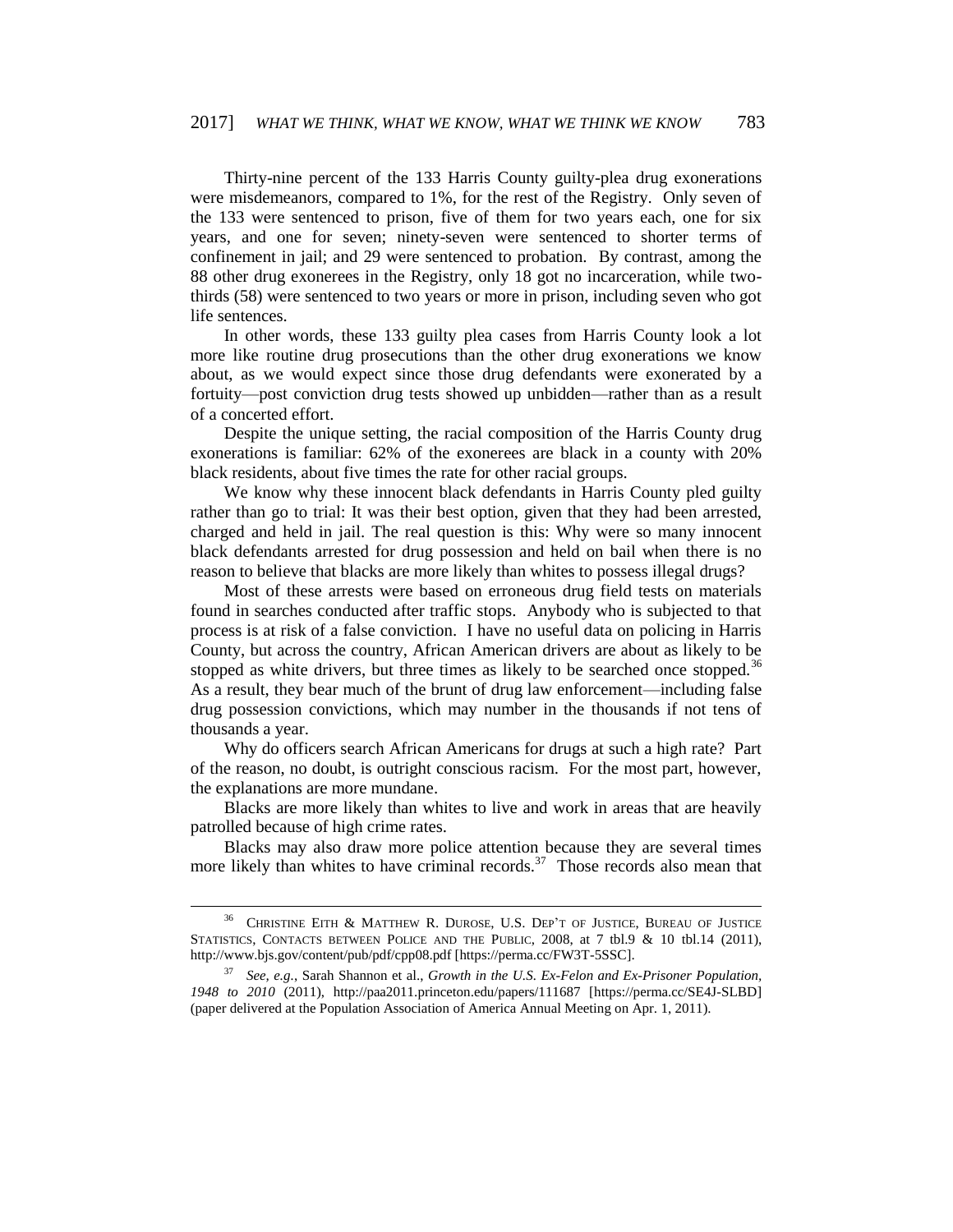bail will be higher, so they are more likely to face the Hobson's choice of plea bargaining: plead guilty or stay in jail. But that explanation is in part circular: One reason that more black people have criminal records, especially for drug crimes, is that police are more likely to stop and search them.

And, of course, blacks are subject to racial profiling. Some police officers stop and search cars driven by black motorists simply because they believe that African Americans as a group are more likely than others to commit drug crimes. This practice became notorious in the late 1990s as "driving while black"—trolling for drugs on the highway by searching cars with black drivers. Most of the victims of these illegal searches are scared, inconvenienced and humiliated, but never arrested because no drugs are found. Some, however, are arrested and convicted of drug possession. Judging from what we see in Harris County, that group includes quite a few who are innocent.

## D. *Summary*

One reason that nearly half of exonerees are black is that African Americans, as a group, commit crimes at higher rates than whites. As a result, African Americans are more likely to be prosecuted and convicted—including innocent African Americans. This explains most but not all of the disparity in murder exonerations, some of the disparity in rape exonerations and none of the disparity in drug possession exonerations.

A second reason is that evidence used in prosecutions with black defendants is more error-prone than evidence in similar cases with white defendants. A version of this problem—the unreliability of cross-racial eyewitness identification—is a likely explanation for much of the extraordinary number of sexual assault exonerations with black defendants and white victims, but it cannot explain the entire racial disparity in rape exonerations.

A third reason is that blacks are likely to live in high crime neighborhoods that are heavily policed, and are more likely to have criminal records. This high level of attention may be legitimate and may explain some of the disparity in drug possession exonerations, but it's difficult, if not impossible to distinguish from illegitimate racial profiling which has long been a staple of drug policing, and a problem throughout the criminal system.

Finally, some of the racial disparity in arresting, prosecuting and convicting innocent defendants for all crimes is caused by racial prejudice, from unconscious bias to explicit racism.

## VI. CONCLUSION

Studying false convictions is as difficult as it is fascinating. We can't create them, obviously, but neither can we observe them when they happen or test for them after the fact. We're limited to those few that resurface, typically years later, as exonerations—and even there, we're badly handicapped. No American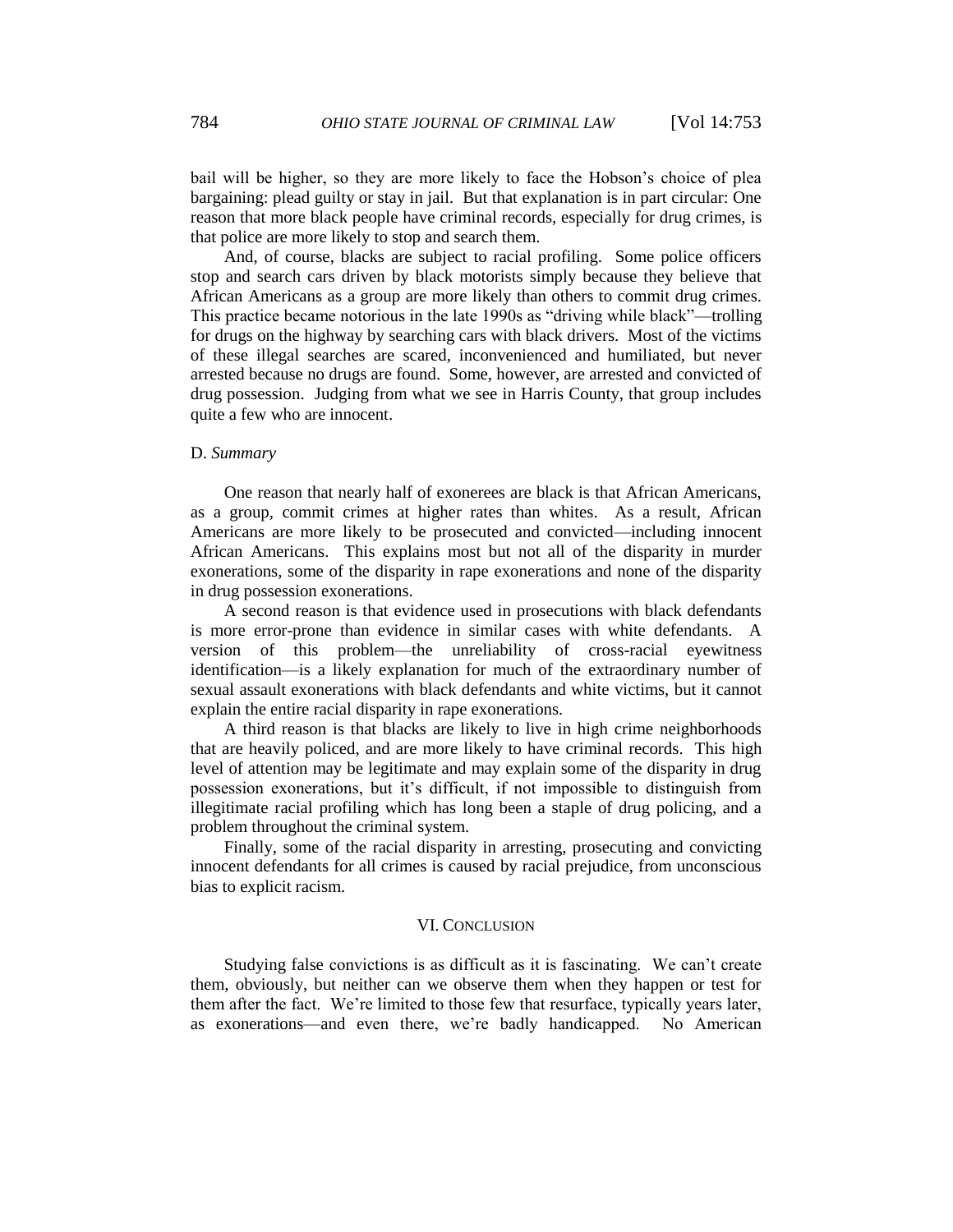jurisdiction has any system for recording exonerations; we have to go out and find the stories by whatever means we can devise.

The National Registry of Exonerations does just that: We find research and publish information on exonerations, and do our best to distill systematic data from them. We've collected 1,900 cases since 1989, and we've learned a great deal from them, but everything we can say is bounded by the limitations of the process.

Here's one example of many: We know of 217 exonerations in New York, more than any other state except Texas. One reason is that since 1984 all claims for compensation from the state for wrongful imprisonment are handled by a single court, the New York Court of Claims in Albany, New York, and the clerk's office at that court has been extraordinarily helpful to us in identifying cases and providing records for us to review. That has led to approximately 35 New York exonerations that we might not otherwise have found.

That's good. We welcome information on exonerations from any source; this is one of many clusters we've happened on. But fertile sources produce biases. This unique opportunity in New York means that our data may over-represent exonerations from New York, and among them exonerations after long terms of imprisonment for which large damages may be due—and no doubt other biases that we're not aware of. And in the background, of course, exonerations themselves are wildly unrepresentative of false convictions, as we've explored at length.

Patchy and unrepresentative data can mislead. On this topic they've led smart people to say that convictions of innocent defendants are vanishingly rare—which is demonstrably false; to conclude the eyewitness misidentification is the most common cause of false convictions—which has been contradicted by better but still incomplete data; and to believe that innocent people almost never plead guilty—but we have seen that they do, in large numbers.

All the same, we've learned quite a bit, if we're careful to separate what we know from what we believe.

We know that the number of known exonerations is increasing, that the number of all exonerations is substantially higher and that the number of false convictions is far higher than the number of exonerations.

We know false convictions are more likely to be detected if the punishment is severe, ranging from death sentences—for which the rate of exonerations is vastly higher than for other crimes—to misdemeanors, where almost none occur.

We don't know the rate of false convictions in general, but we do have a good estimate for death sentences: 4.1%. This suggests that the rate for other violent felonies is somewhere in the range from one to several percent.

We don't have a decent picture of how wrongful convictions are produced, but we can identify some of the causal factors: several forms of false evidence (misidentifications, false confessions, bad forensic science, perjury and other lies) and misbehavior by those who process criminal cases (official misconduct, ineffective legal defense). There are also strong indications that situational factors are major contributors, especially pre-trial detention.